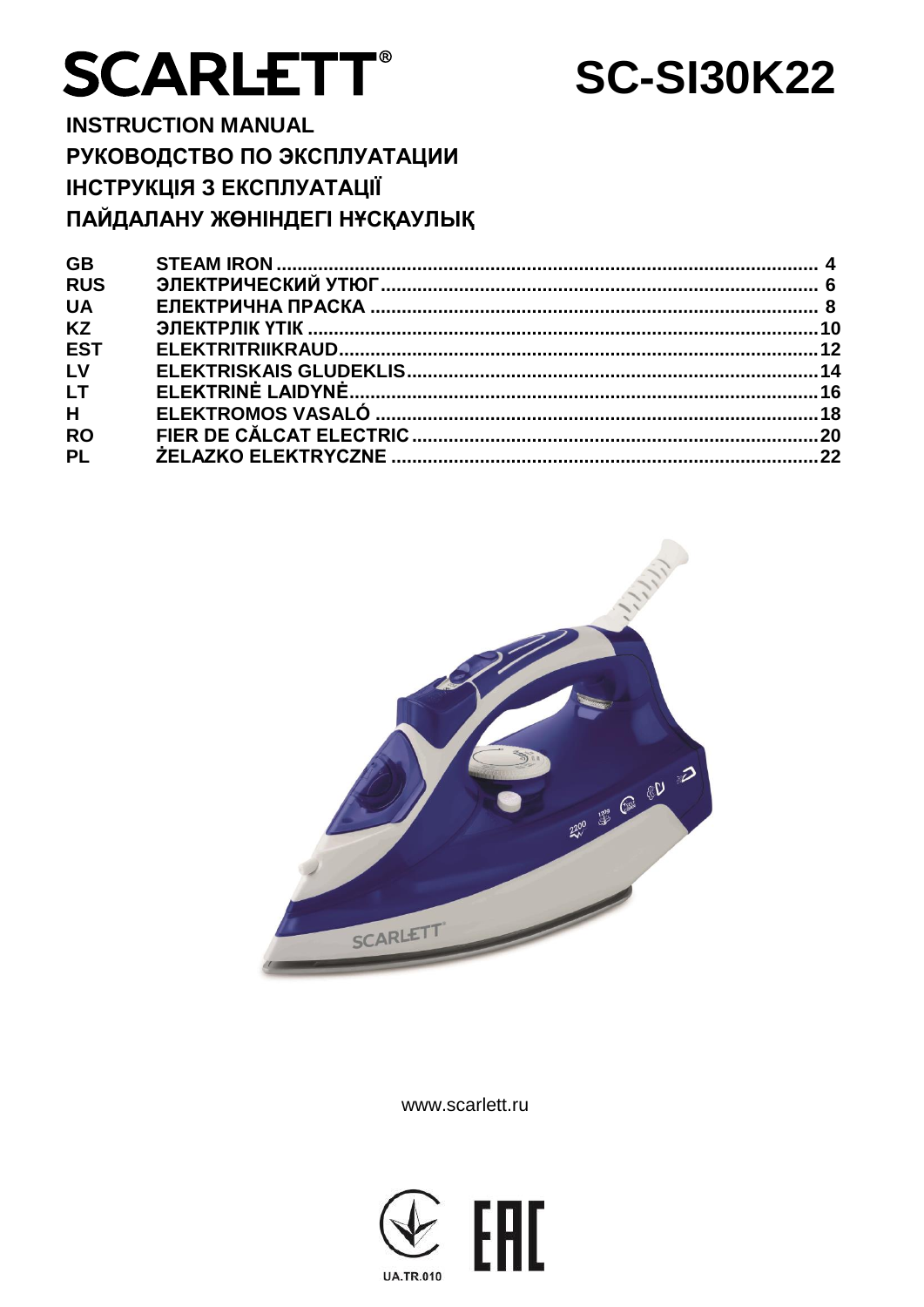- 1. Spray nozzle
- 2. Water filling inlet
- 3. Steam Blow Button
- 4. Spray button
- 5. Variable steam control
- 6. Handle
- 7. Swiveling cord protector
- 8. Heel rest
- 9. Indicator light
- 10. Half-transparent water tank
- 11. Temperature control dial
- 12. Self-cleaning button
- 13. Soleplate «KeramoPro»
- 14. Beaker

#### **KZ СИПАТТАМА**

- 1. Шашыратқыш
- 2. Су толтыруға арналған тесік
- 3. Бу ағынын беретін түймешік
- 4. Су бүркуге арналған ноқат<br>5. Буландыру дәрежесін
- 5. Буландыру дәрежесін
- реттегіш
- 6. Тұтқа
- 7. Бауды оралып кетуден қорғауға арналған топса
- 8. Үтіктің өкшесі
- 9. Қызудың жарықты индикаторы
- 10. Суға арналған күңгірт
- резервуар
- 11. Термореттегіш
- 12. Өзің-өзі тазалау ноқаты
- 13. Керамика жабынымен ұлтан «KeramoPro»
- 14. Стақан

#### **LT APRAŠYMAS H LEÍRÁS RO DETALII PRODUS**

- 1. Purkštuvas
- 2. Vandens įpylimo anga
- 3. "Garų smūgio" mygtukas
- 4. Purkštuvo mygtukas
- 5. Garinimo lygio reguliatorius
- 6. Rankena<br>7. Sukiojam
- Sukiojamas elektros laidas
- 8. Laidynės kulnas
- 9. Įkaitimo šviesos indikatorius
- 10. Pusiau skaidrus vandens rezervuaras
- 11. Termoreguliatorius
- 12. Savaiminio išsivalymo mygtukas
- 13. Keramikinis padas «KeramoPro»
- 14. Matavimo indelis

#### **GB DESCRIPTION RUS УСТРОЙСТВО ИЗДЕЛИЯ UA ОПИС**

- 1. Разбрызгиватель
- 2. Отверстие для наполнения водой
- 3. Кнопка парового удара<br>4. Кнопка разбрызгивания
- Кнопка разбрызгивания
- 5. Регулятор степени отпаривания
- 6. Ручка
- 7. Шарнир для защиты шнура от
- перекручивания
- 8. Пятка утюга
- 9. Световой индикатор нагрева 10. Полупрозрачный резервуар для
- воды
- 11. Терморегулятор
- 12. Кнопка самоочистки
- 13. Подошва «KeramoPro» 14. Стакан
- 

#### **EST KIRJELDUS**

- 1. Pihusti
- 2. Vee sissevooluava
- 3. Aurupuhumisnupp
- 4. Pihustusnupp<br>5. Aururegulaato
- 5. Aururegulaator<br>6. Käepide
- 6. Käepide
- 7. Juhtme ülekeeramisvastane kaitseliigend
- 8. Toetustald
- 9. Kuumenduse märgutuli
- 10. Poolläbipaistev veereservuaar
- 11. Termoregulaator
- 12. Isepuhastumise nupp
- 13. Keraamilise «KeramoPro»
- 14. Klaas

- 1. Permetfújó
- 2. Vízfeltöltő rés
- 3. Gőzsugár gomb
- 4. Permetfújó gomb
- 5. Gőzfokozat-szabályozó
- 
- 6. Fogantyú<br>7. Forgó vez 7. Forgó vezeték-védő
- 8. Vasalótalp
- 9. Melegedési jelzőlámpa<br>10. Félig átlátszó víztartály
- 10. Félig átlátszó víztartály
- 11. Hőmérséklet-szabályzó
- 
- 12. Öntisztítási gomb<br>13. Kerámia bevonatu Kerámia bevonatú talp «KeramoPro»

www.scarlett.ru SC-SI30K22

14. Pohár.

6. Ручка

води 11. Терморегулятор 12. Кнопка самоочищення 13. Підошва «KeramoPro»

14. Стакан

 **LV APRAKSTS**

6. Rokturis

8. Gludekļa pēda

14. Glāzīte

1. Pulverizator

6. Mâner

răsucirii

11. Termostat

14. Pahar

8. Talpa fierului de călcat<br>9. Indicatorul luminos de i

12. Buton de auto-curățare 13. Talpă «KeramoPro»

9. Indicatorul luminos de încălzire<br>10. Rezervor pentru apă semitransi

1. Slacinātājs

- 1. Розбризкувач
- 2. Отвір для наповнення водою

7. Шарнір для захисту шнура від

9. Світловий індикатор нагріву 10. Напівпрозорий резервуар для

2. Atvērums ūdens ieliešanai<br>3. Tvaika trieciena noga Tvaika trieciena poga 4. Ūdens smidzināšanas poga<br>5. Tvaika pakāpes regulators 5. Tvaika pakāpes regulators<br>6. Rokturis

7. Šarnīrs aizsardzībai pret elektrovada sagriešanos

10. Puscaurspīdīgs ūdens rezervuāra vāciņš 11. Termoregulators 12. Pašattīrīšanās poga 13. Pamatne «KeramoPro»

9. Uzsildīšanas gaismas indikators

2. Orificiu pentru alimentarea cu apă 3. Buton pentru jetul de aburi 4. Buton pentru pulverizare 5. Regulator al nivelului de aburi

7. Balama pentru protecția cablului contra

10. Rezervor pentru apă semitransparent

- 3. Кнопка парового удару
- 4. Кнопка розбризкування

перекручування 8. П'ятка праски

5. Регулятор ступеня відпарювання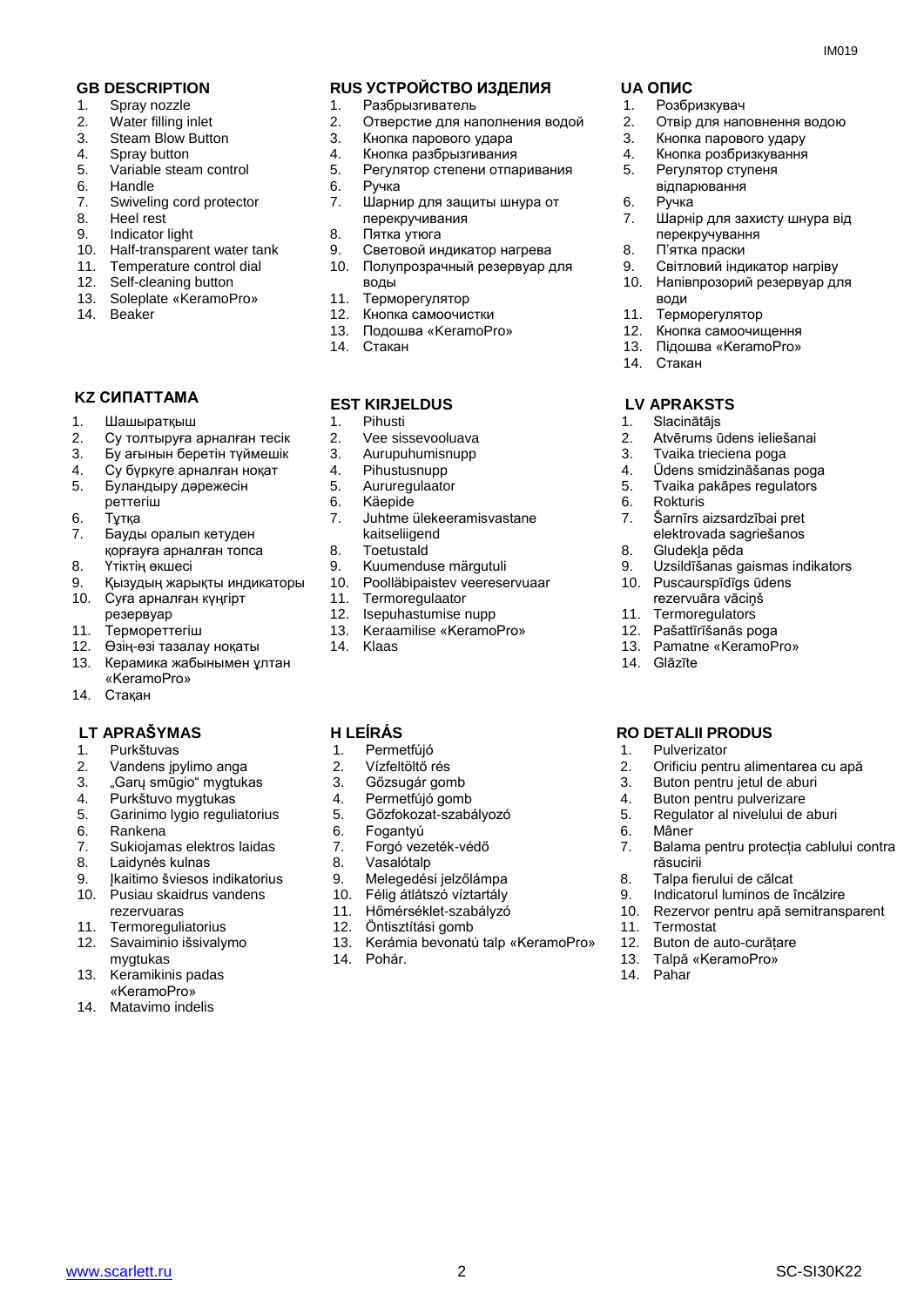# **PL BUDOWA WYROBU**<br>1. Spryskiwacz

- 1. Spryskiwacz<br>2. Otwór do nap
- 2. Otwór do napełniania wody
- 3. Przycisk uderzenia pary
- 4. Przycisk spryskiwacza
- 5. Regulator natężenia przepływu pary
- 6. Uchwyt<br>7. Przegut
- Przegub do ochrony kabla przed przekręceniem
- 8. Pięta żelazka
- 9. Lampka kontrolna
- 10. Półprzezroczysty pojemnik na wodę
- 11. Termostat
- 12. Przycisk samoczyszczenia
- 13. Stopa «KeramoPro»
- 14. Kubek



| 220-240 V ~ 50 Hz | 2200 W | 0.9 / 1.2 kg | mm<br>140<br>112 |
|-------------------|--------|--------------|------------------|
|                   |        |              | 270              |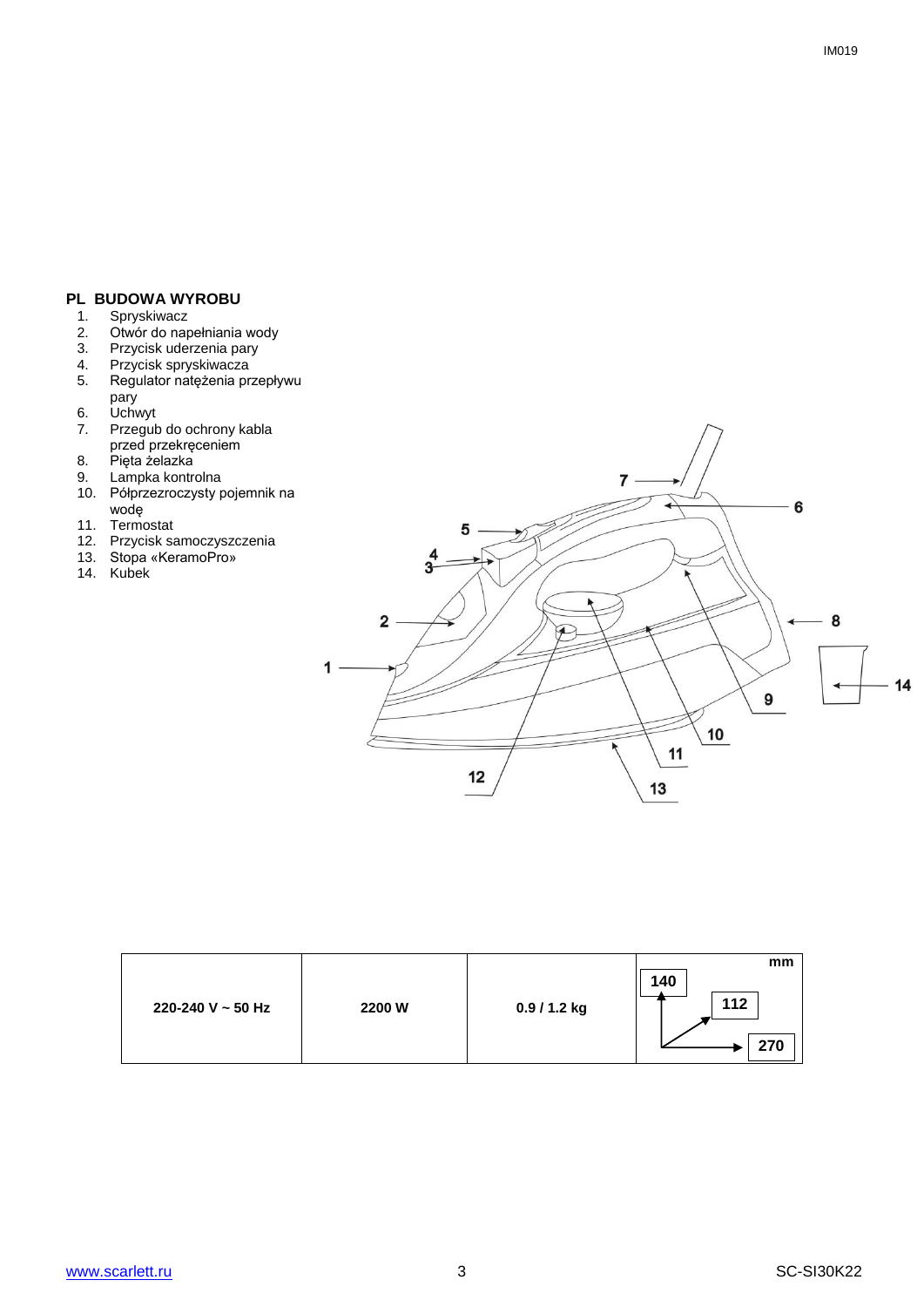#### **GB** INSTRUCTION MANUAL **IMPORTANT SAFEGUARDS**

- Please read the instruction manual before use and save it for future references.
- Before the first switching on check that voltage indicated on the rating label corresponds to the mains voltage in your home.
- For home use only. Do not use for industrial purposes. Use the steam iron only for its intended use.
- Do not use outdoors or in damp area.
- Never pull the cord while disconnecting from the power outlet; instead, grasp the plug only and pull to disconnect.
- Do not allow the cord to touch sharp edges and hot surfaces.
- Always unplug the steam iron from the power supply when filling with water or emptying and when not in use.
- To prevent risk of electric shock and fire, do not immerse the appliance in water or any other liquids. If it has happened DO NOT TOUCH the appliance, unplug it immediately and check in a service center.
- In case of power cord is damaged, its replacement should be done by the manufacture or service department or the other high-skill person to avoid any danger.
- The appliance is not intended for use for [physically, sensory or mental disabled](https://www.multitran.ru/c/m.exe?t=5841801_1_2&s1=%F7%E5%EB%EE%E2%E5%EA%20%F1%20%EE%E3%F0%E0%ED%E8%F7%E5%ED%ED%FB%EC%E8%20%E2%EE%E7%EC%EE%E6%ED%EE%F1%F2%FF%EC%E8) person (including children) or for person with lack of life experience or knowledge, if only they are under supervision or have been instructed about the use of the unit by responsible person.
- Children must be under control in order not to be allowed to play with the appliance.
- Do not attempt to repair, adjust or replace any parts of the appliance. Check and repair the malfunctioning appliance in the nearest service center only.
- Do not leave the iron unattended while hot or connected or on an ironing board.
- If ironing is interrupted, stand the iron on heel rest only, do not place the steam iron on metal or rough surfaces.
- Iron should be used and stored on a flat, stable surface.
- Iron should not be used if it is dropped, if there visible signs of damage or if it leaks.
- CAUTION: To avoid a circuit overload, do not operate another high wattage appliance on the same circuit.
- If the product has been exposed to temperatures below 0ºC for some time it should be kept at room temperature for at least 2 hours before turning it on.
- The manufacturer reserves the right to introduce minor changes into the product design without prior notice, unless such changes influence significantly the product safety, performance, and functions.
- Production date mentioned on the unit and/or on the packing materials and documentations.

#### **IRON SOLEPLATE**

 The "Keramopro" soleplates are coated with the professional metal-ceramic coating developed in collaboration with Scarlett specialists. The coating is characterized by an enhanced level of strength, glide and 100% resistance to burning.

#### **BEFORE THE FIRST USE**

• Some parts of the steam iron have been slightly greased and as a result the iron may slightly smoke when switched on for the first time. After a short time this will cease.

#### **HOW TO USE**

#### SETTING TEMPERATURE

- Always check whether a label with ironing instructions is attached to an article to be ironed. Follow these instructions in all cases.
- Turn the temperature control dial round to set the appropriate temperature indicated in ironing instructions or on fabric label.

| LABEL        | <b>TYPE OF TEXTILE</b>                        |
|--------------|-----------------------------------------------|
|              | Do not iron this article                      |
|              | Synthetics, Nylon, Acrylics, Polyester, Rayon |
| $^{\bullet}$ | Wool, Silk                                    |
|              | Cotton, Linen                                 |
|              | Maximum temperature (Steam)                   |

- Insert the mains plug into the wall socket. The indicator light will turn on.
- When the indicator light goes out you may start ironing
- If you set the temperature control to lower setting after ironing at a high temperature, it is not recommended to iron before the pilot light switches on again.

WATER TANK FILLING

- Unplug the iron before filling the water tank.
- Hold the steam iron in horizontal position.
- Slowly pour water through the water inlet.
- Do not fill higher than mark on the water tank, in order to avoid water spilling.
- The opening which is used for pouring water should be closed when the iron is in use.
- Always unplug the iron from the power socket when refilling the water reservoir.
- NOTE: Your steam iron is designed to use tap water. However, if the water is very hard, it is advisable to use distilled water.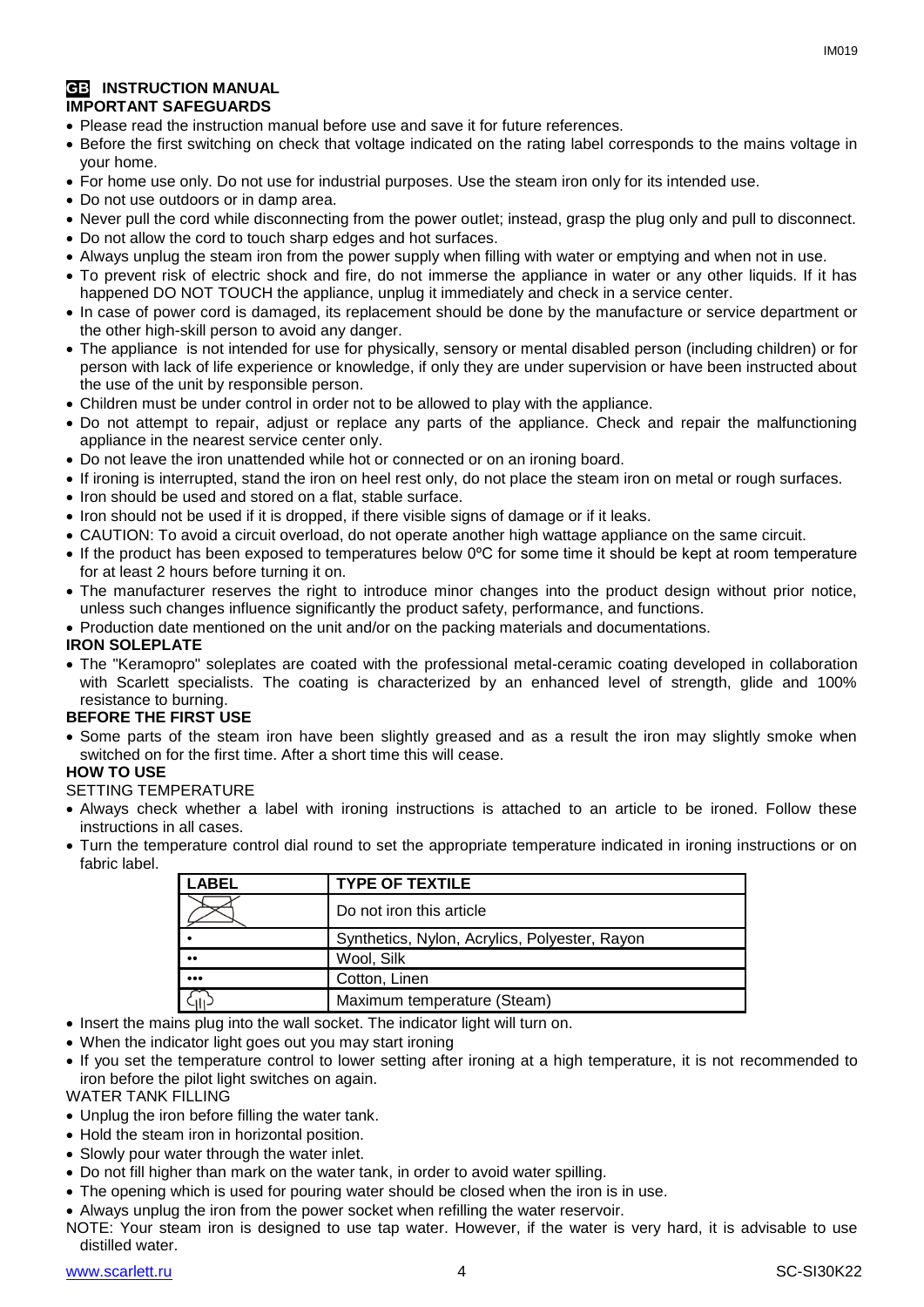NOTE: Do not use chemically de-limed or perfumed water.

NOTE: If you have too hard water,it is advisable to use only distilled or demineralized water.

The water tank should be emptied after each use.

#### SPRAYING

- As long as there is enough water in the water tank, you may use the spray button at any temperature setting during steam or dry ironing.
- Press the spray button several times to activate the pump while you are ironing.

STEAM IRONING

- With the unit unplugged, fill the steam iron with water.
- Stand the steam iron on its heel rest in an upright position on an iron-safe surface and plug in.
- Set the temperature control dial to the "••" or "•••" position.
- When the indicator light is off, the steam iron has reached desired temperature.
- Set the variable steam control to the desired position 1,2.
- When finished, turn the temperature dial counterclockwise to the minimum position and unplug the appliance from the power supply.

CAUTION: Avoid coming in contact with ejected steam.

#### DRY IRONING

- The steam iron can be used on the dry setting with or without water in the water tank, however it is best to avoid having the water tank full while dry ironing.
- Turn the variable steam control to the minimum position.
- CAUTION: If the steam iron has been used for a long time, it is hot and there is no water. Do not refill it with water until the steam iron cools down.

#### BURST OF STEAM

- The burst of steam feature provides additional steam for removing stubborn wrinkles.
- Press the powerful steam button to release the burst of steam.
- NOTE: To prevent water leakage from the soleplate, do not keep the powerful steam button pressed for more than 5 seconds.
- NOTE: For the best steam quality, do not use more than three successive bursts each time, because the iron will cool.

#### VERTICAL STEAM

- Ensure that there is enough water in the water tank.
- Stand the steam iron on its heel rest on an iron-safe surface and plug it.
- Set the temperature control dial and variable steam control to their maximum positions.
- Hold the iron vertically and press the steam burst button, an intense steam will be ejected from the soleplate. WHEN YOU FINISHED IRONING
- Set the temperature dial to the minimum position.
- Remove the mains plug from the wall socket.

#### **CARE AND CLEANING**

- Before cleaning the steam iron ensure it is unplugged from the power supply and has completely cooled down.
- Do not use abrasive cleaners.

SELF-CLEANING

- Fill water reservoir up to the maximum level and then close it.
- Set the temperature control to its maximum position.
- Insert the main plug into the wall socket.
- Allow the iron to heat up until the indicator light goes out.
- Holding the iron horizontally over the sink then change the steam control to the maximum position 2 and press the self-cleaning button.
- Boiling water and steam will be ejected from the holes in soleplate with Impurities washed out. Rock the iron forwards and backwards during this operation.
- Repeat self-cleaning if you notice that much impurity has been washed out.
- Move the iron over an old (preferably) piece of cloth. This to ensure that the soleplate will be dry during storage.

#### **STORAGE**

- Unplug the appliance from the power supply, empty the water tank (do it after each use) and allow the steam iron to cool down completely.
- Wrap the cord around the heel rest.
- To protect the soleplate, place the steam iron in an upright position on its heel rest.

The symbol on the unit, packing materials and/or documentations means used electrical and electronic units and battery's should not be toss in the garbage with ordinary household garbage. These units should be pass to special receiving point.

For additional information about actual system of the garbage collection address to the local authority.

Valid utilization will help to save valuable resources and avoid negative work on the public health and environment which happens with incorrect using garbage.

IM019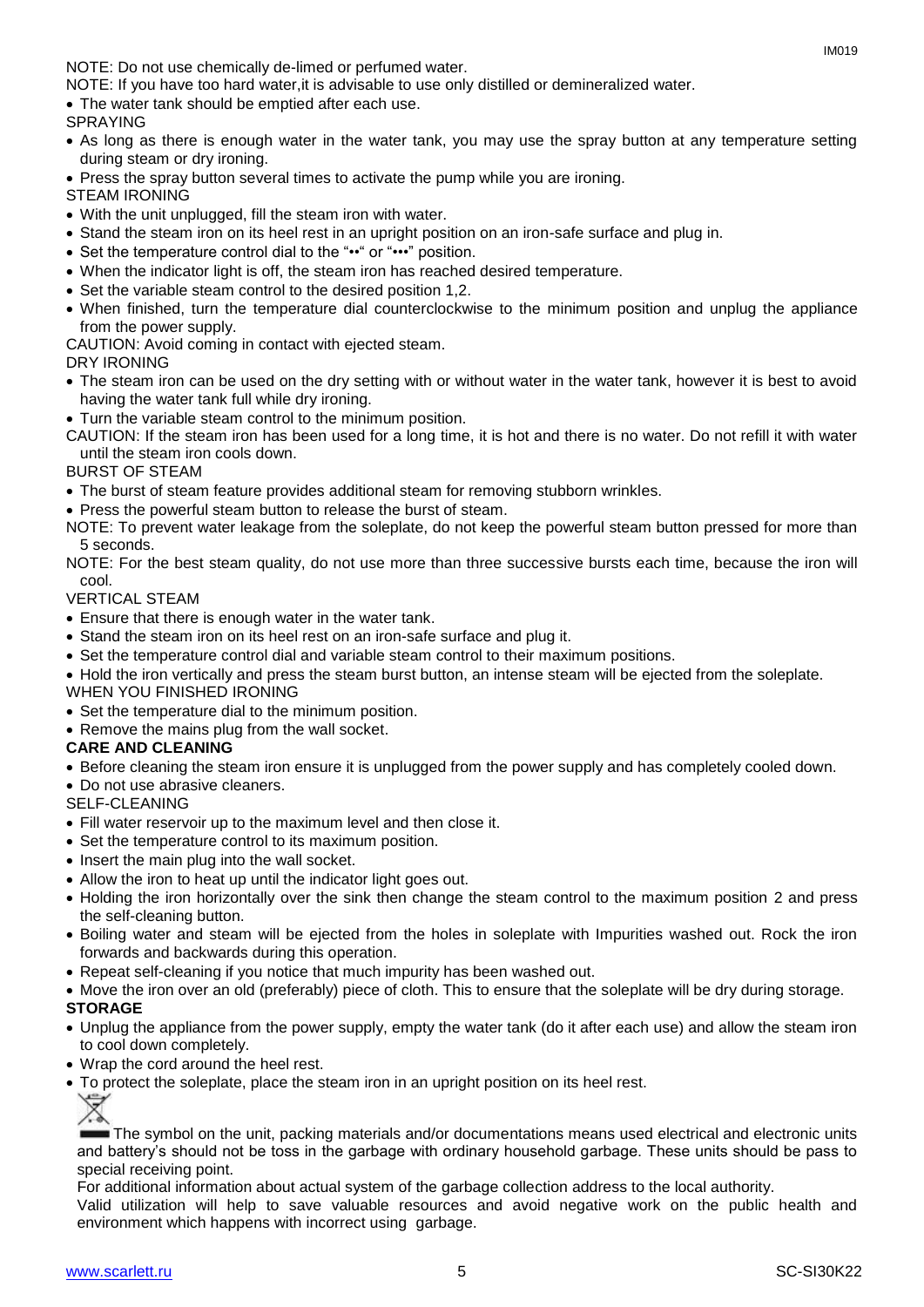#### **RUS РУКОВОДСТВО ПО ЭКСПЛУАТАЦИИ МЕРЫ БЕЗОПАСНОСТИ**

- Внимательно прочитайте данную инструкцию перед эксплуатацией прибора во избежание поломок при использовании. Неправильное обращение может привести к поломке изделия, нанести материальный ущерб или причинить вред здоровью пользователя.
- Перед первоначальным включением проверьте, соответствуют ли технические характеристики, указанные на изделии, параметрам электросети.
- Использовать только в бытовых целях. Прибор не предназначен для промышленного применения.
- Не использовать вне помешений или в условиях повышенной влажности.
- При отключении прибора от сети питания держитесь рукой за вилку, не тяните за шнур питания.
- Следите за тем, чтобы шнур питания не касался острых кромок и горячих поверхностей.
- Всегда отключайте прибор от электросети, если он не используется, а также перед заливом или сливом воды.
- Во избежание поражения электрическим током и возгорания, не погружайте прибор или шнур питания в воду или другие жидкости. Если это произошло, НЕ БЕРИТЕСЬ за изделие, немедленно отключите его от электросети и обратитесь в Сервисный центр для проверки.
- При повреждении шнура питания его замену, во избежание опасности, должны производить изготовитель, сервисная служба или подобный квалифицированный персонал.
- Прибор не предназначен для использования лицами (включая детей) с пониженными физическими, сенсорными или умственными способностями или при отсутствии у них жизненного опыта или знаний, если они не находятся под присмотром или не проинструктированы об использовании прибора лицом, ответственным за их безопасность.
- Дети должны находиться под присмотром для недопущения игр с прибором.
- Не пытайтесь самостоятельно ремонтировать устройство. При возникновении неполадок обращайтесь в ближайший Сервисный центр.
- Утюг не должен быть без присмотра, пока он подключен к сети питания.
- В перерывах при глажении ставьте утюг только на пятку. Не рекомендуется ставить его на металлические или шероховатые поверхности.
- Утюг следует использовать и хранить на плоской, устойчивой поверхности.
- Утюг не следует использовать, если его уронили, если присутствуют видимые следы повреждения или если он протекает.
- ВНИМАНИЕ: Во избежание перегрузки сети питания, не подключайте утюг одновременно с другими мощными электроприборами к одной и той же линии электросети.
- Если изделие некоторое время находилось при температуре ниже 0ºC, перед включением его следует выдержать в комнатных условиях не менее 2 часов.
- Производитель оставляет за собой право без дополнительного уведомления вносить незначительные изменения в конструкцию изделия, кардинально не влияющие на его безопасность, работоспособность и функциональность.

Дата производства указана на изделии и/или на упаковке, а также в сопроводительной документации.

#### **ПОДОШВА**

 Подошва «Keramopro» это профессиональное металлокерамическое покрытие, разработанное совместно со специалистами компании Scarlett. Покрытие обладает повышенным уровнем прочности, скольжения и 100% стойкостью к пригоранию.

#### **ПОДГОТОВКА**

- Прибор предназначен для глажения одежды и других изделий из ткани.
- На некоторые детали утюга при изготовлении была нанесена смазка, поэтому при первоначальном включении утюг может немного дымить. Через некоторое время дым исчезнет.

#### **РАБОТА**

#### ТЕМПЕРАТУРНЫЕ РЕЖИМЫ

- Перед началом работы убедитесь, что на изделии, которое Вы собираетесь гладить, имеется ярлык с указаниями по обработке этого конкретного изделия; неукоснительно придерживайтесь их.
- Установите терморегулятор в положение, соответствующее типу ткани, которую Вы собираетесь гладить:

| ЗНАЧОК              | ТИП ТКАНИ                                    |
|---------------------|----------------------------------------------|
|                     | Изделие гладить не рекомендуется             |
|                     | Синтетика, Нейлон, Акрил, Полиэстер, Вискоза |
| $^{\bullet\bullet}$ | Шерсть, Шелк                                 |
|                     | Хлопок, Лён                                  |
| 'nБ.                | Максимальная температура (отпаривание)       |

- Подключите утюг к электросети. Загорится световой индикатор нагрева.
- Когда индикатор погаснет, можно начинать гладить.
- Если при глажении Вы установили меньшую температуру, то прежде, чем продолжать работу, рекомендуется дождаться, когда загорится индикатор нагрева.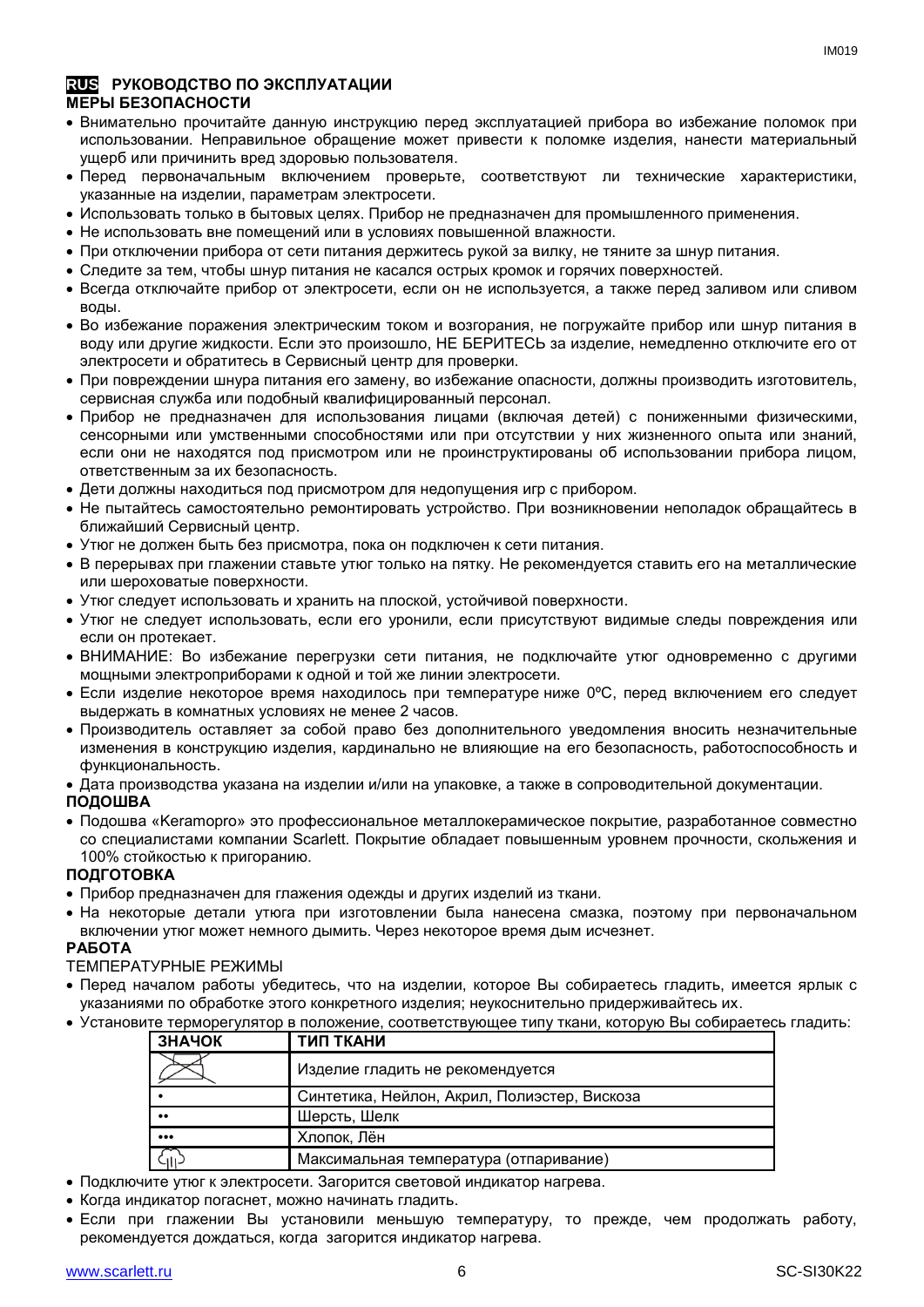#### НАПОЛНЕНИЕ РЕЗЕРВУАРА ДЛЯ ВОДЫ

- Перед заливом воды отключите утюг от электросети.
- Поставьте утюг горизонтально (на подошву).
- Аккуратно залейте воду в резервуар.
- Во избежание переполнения не наливайте воду выше отметки «max» на резервуаре.
- ВНИМАНИЕ: Утюг рассчитан на использование водопроводной воды. Однако предпочтительнее заливать очищенную воду, особенно, если водопроводная слишком жёсткая.
- Не заливайте в резервуар химически умягченную воду и не используйте ароматизирующие добавки.
- Если водопроводная вода слишком жесткая, заливайте только дистиллированную или деминерализованную воду.
- Отверстие для заполнения водой не должно быть открытым при пользовании утюгом.
- При повторном заполнении резервуара водой всегда отключайте утюг от электросети
- В конце работы всегда необходимо полностью удалять воду из резервуара.

ВНИМАНИЕ: После слива воды из **остывшего** утюга, установите его вертикально (на пятку) и включите на **2 минуты** в режиме максимального нагрева, после чего отключите утюг от электросети.

#### РАЗБРЫЗГИВАНИЕ

- Разбрызгивание можно применять при любом режиме работы, если в резервуаре достаточно воды.
- Для этого несколько раз нажмите кнопку разбрызгивания.

ОТПАРИВАНИЕ

- Отключите утюг от электросети и налейте в резервуар воду.
- Поставьте утюг вертикально на гладильную доску и подключите к электросети.
- Установите терморегулятор в положение "••" или "•••".
- Дождитесь, пока погаснет индикатор нагрева, т.е. будет достигнута установленная температура.
- Установите регулятор степени отпаривания в нужное положение 1,2.
- После окончания работы переведите терморегулятор в минимальное положение «min» и отключите утюг от электросети.

ВНИМАНИЕ: Во избежание ожогов не допускайте контакта с паром, выходящим из сопел на подошве утюга. СУХОЕ ГЛАЖЕНИЕ

- Вы можете гладить в сухом режиме, даже если резервуар заполнен водой. Однако при продолжительной работе в этом режиме не рекомендуется наливать в резервуар слишком много воды.
- Установите регулятор степени отпаривания в минимальное положение.

ВНИМАНИЕ: Если во время работы Вам необходимо применить отпаривание, а в резервуаре нет воды, отключите утюг от электросети и подождите, пока он остынет, и лишь затем заливайте воду.

ПАРОВОЙ УДАР

- Эта функция служит для дополнительной разовой подачи пара при разглаживании сильно смятых участков ткани.
- Нажмите кнопку парового удара.

ПРИМЕЧАНИЕ: Во избежание вытекания воды из паровых отверстий, не удерживайте кнопку парового удара нажатой дольше 5 секунд.

ПРИМЕЧАНИЕ: Не нажимайте кнопку парового удара более 3 раз подряд, иначе утюг остынет.

ВЕРТИКАЛЬНОЕ ОТПАРИВАНИЕ

- Убедитесь, что в резервуаре достаточно воды.
- Подключите утюг к электросети и поставьте его вертикально.
- Установите терморегулятор и регулятор степени отпаривания в максимальное положение.
- Держа утюг вертикально, нажмите кнопку парового удара.
- ЗАВЕРШЕНИЕ РАБОТЫ
- Установите терморегулятор в минимальное положение «min».
- Отключите утюг от электросети.

#### **ОЧИСТКА И УХОД**

- Перед очисткой утюга убедитесь, что он отключен от электросети и полностью остыл.
- Не используйте для очистки подошвы абразивные чистящие средства.

САМООЧИСТКА

- Наполните резервуар для воды до максимальной отметки, затем закройте крышку.
- Установите терморегулятор в максимальное положение «max».
- Подключите утюг к сети питания.
- Подождите, пока погаснет индикатор нагрева.
- Держа утюг горизонтально над раковиной, установите регулятор степени отпаривания в максимальное положение 2 и нажмите кнопку самоочистки.
- Выходящие из сопел пар и кипящая вода удалят загрязнения. При этом рекомендуется покачивать утюг вперед–назад.
- При сильном загрязнении утюга рекомендуется повторить цикл самоочистки.
- Чтобы высушить подошву утюга, прогладьте кусок ненужной ткани.

#### **ХРАНЕНИЕ**

Отключите утюг от электросети, удалите из резервуара воду и дайте ему полностью остыть.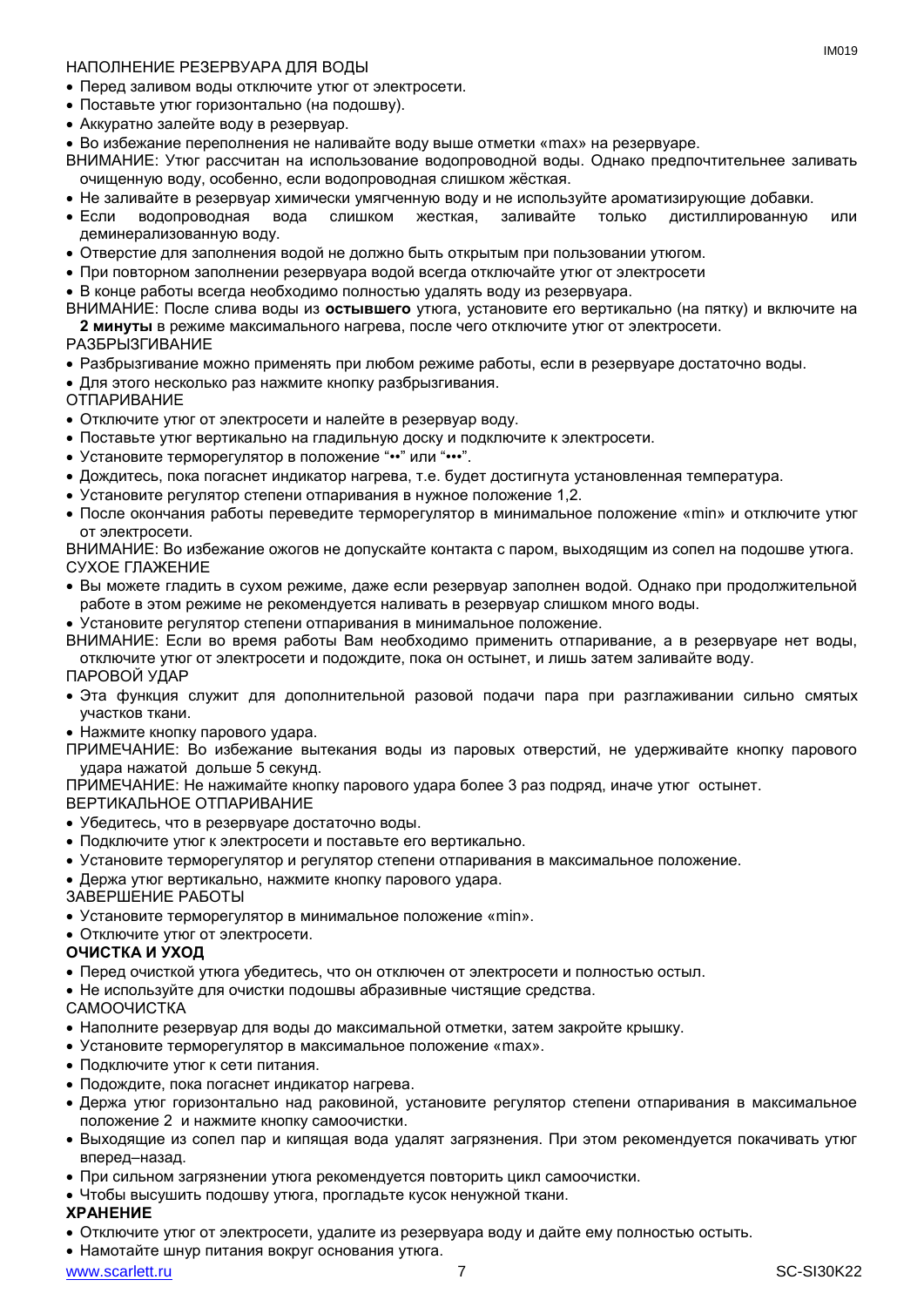Чтобы не повредить рабочую поверхность, храните утюг вертикально.



Данный символ на изделии, упаковке и/или сопроводительной документации означает, что использованные электрические и электронные изделия и батарейки не должны выбрасываться вместе с обычными бытовыми отходами. Их следует сдавать в специализированные пункты приема.

Для получения дополнительной информации о существующих системах сбора отходов обратитесь к местным органам власти.

Правильная утилизация поможет сберечь ценные ресурсы и предотвратить возможное негативное влияние на здоровье людей и состояние окружающей среды, которое может возникнуть в результате неправильного обращения с отходами.

#### **UA ІНСТРУКЦІЯ З ЕКСПЛУАТАЦІЇ**

- Шановний покупець! Ми вдячні Вам за придбання продукції торговельної марки SCARLETT та довіру до нашої компанії. SCARLETT гарантує високу якість та надійну роботу своєї продукції за умови дотримання технічних вимог, вказаних в посібнику з експлуатації.
- Термін служби виробу торгової марки SCARLETT у разі експлуатації продукції в межах побутових потреб та дотримання правил користування, наведених в посібнику з експлуатації, складає 2 (два) роки з дня передачі виробу користувачеві. Виробник звертає увагу користувачів, що у разі дотримання цих умов, термін служби виробу може значно перевищити вказаний виробником строк.

#### **МІРИ БЕЗПЕКИ**

- Уважно прочитайте дану інструкцію перед експлуатацією приладу, щоб запобігти поломок при використовуванні. Невірне використання може призвести до поломки виробу, завдати матеріальної втрати чи шкоди здоров'ю користувача.
- Перед першим вмиканням перевірте, чи відповідають технічні характеристики виробу, позначені на наліпці, параметрам електромережі.
- Використовувати тільки у побуті. Прилад не призначений для виробничого використання.
- Не використовувати поза приміщеннями чи в умовах підвищеної вологості.
- При вимиканні приладу з мережі тримайтеся рукою за вилку, не тягніть за шнур.
- Стежте за тим, щоби шнур живлення не торкався гострих крайок чи гарячих поверхонь.
- Завжди вимикайте прилад з мережі, якщо він не використовується, а також перед заливанням та зливом води.
- Щоб запобігти враження електричним струмом та загоряння, не занурюйте прилад у воду чи інші рідини. Якщо це відбулося, НЕ ТОРКАЙТЕСЯ виробу, негайно відключите його з мережі та зверниться до Сервісного центру для перевірки.
- У разі пошкодження кабелю живлення його заміну, задля запобігання небезпеці, повинен здійснювати виробник, сервісна служба чи подібний кваліфікований персонал.
- Прилад не призначений для використання особами (у тому числі дітей) зі зниженими фізичними, сенсорними чи розумовими здібностями або за відсутності в них життєвого досвіду чи знань, якщо вони не знаходяться під наглядом чи не проінструктовані про використання приладу особою, що відповідає за їхню безпеку.
- Діти повинні знаходитись під наглядом задля недопущення ігор з приладом.
- Не намагайтеся самостійно ремонтувати прилад. При виникненні неполадок звертайтеся до найближчого Сервісного центру.
- Не залишайте ввімкнену чи гарячу праску без нагляду, особливо на прасувальній дошці.
- В перервах при прасуванні становіть праску тільки на п'ятку. Не слід ставити його на металеві чи шорсткі поверхні.
- Праску слід використовувати та зберігати на пласкій, стійкій поверхні.
- Праску не слід використовувати, якщо її впустили, якщо присутні видимі сліди пошкодження чи якщо вона протікає.
- УВАГА: Щоб запобігти перевантаження електромережі, не вмикайте прилад водночас з іншими потужними електроприладами до однієї лінії електромережі.
- Якщо виріб деякий час знаходився при температурі нижче 0ºC, перед увімкненням його слід витримати у кімнаті не менше 2 годин.
- Виробник залишає за собою право без додаткового повідомлення вносити незначні зміни до конструкції виробу, що кардинально не впливають на його безпеку, працездатність та функціональність.
- Дата виробництва вказана на виробі та/або на упаковці, а також у супровідній документації.
- Обладнання відповідає вимогам Технічного регламенту обмеження використання деяких небезпечних речовин в електричному та електронному обладнанні.

#### **ПІДОШВА**

- Підошва «Keramopro» це професійне металокерамічне покриття, розроблене спільно зі спеціалістами компанії Scarlett. Покриття має збільшений рівень міцності, ковзання та 100% стійкість до пригорання.
- **ПІДГОТОВКА**
- Деякі деталі праски при виробленні були змащені, тому пiд час першого вмикання праска може злегка диміти. Незабаром дим зникне.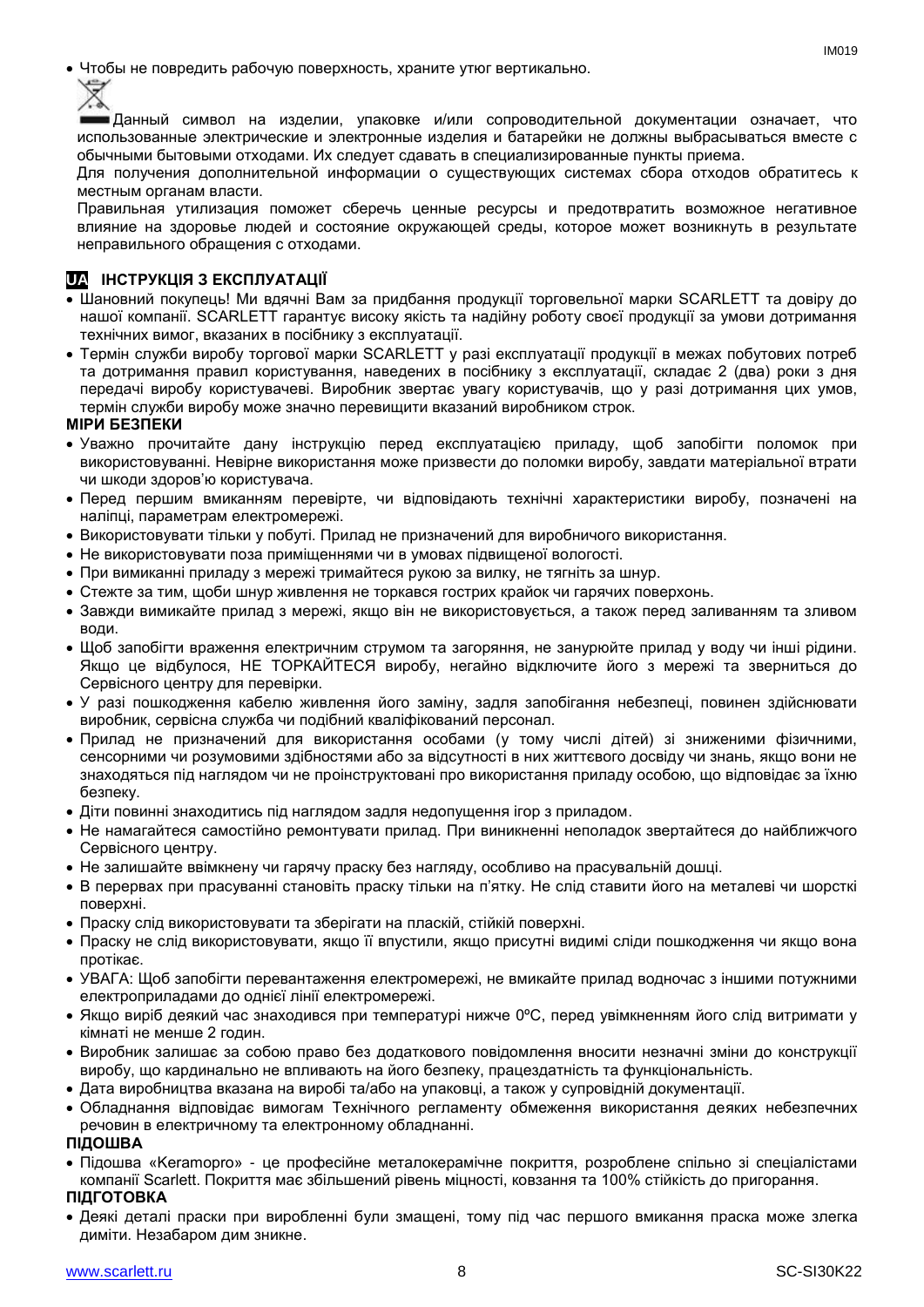#### **ЕКСПЛУАТАЦІЯ**

#### ТЕМПЕРАТУРНІ РЕЖИМИ

- Перед початком роботи переконайтеся, що на виробі, який Ви маєте прасувати, є ярлик з указівками по обробці цього конкретного виробу; неухильно дотримуйтеся їх.
- Установите терморегулятор до позиції, відповідної типу тканини, яку Ви маєте прасувати:

| ЗНАЧОК                  | ТИП ТКАНИНИ                                 |
|-------------------------|---------------------------------------------|
|                         | Виріб прасувати не варто                    |
|                         | Синтетика, Нейлон, Акріл, Полиэстр, Віскоза |
|                         | Вовна, Шовк                                 |
| $\bullet\bullet\bullet$ | Бавовна, Льон                               |
| ا ا آ                   | Максимальна температура (відпарювання)      |

- Підключите праску до електромережі. Засвітиться світловий індикатор нагріву.
- Коли індикатор згасне, можна починати прасувати.
- Якщо пiд час прасування Ви встановили меншу температуру, то перш, ніж продовжувати роботу, варто дочекатися, поки не засвітиться індикатор нагріву.
- НАПОВНЕННЯ РЕЗЕРВУАРА ДЛЯ ВОДИ
- Поперед заливу води відключите праску з електромережі.
- Поставте праску горизонтально (на підошву).
- Акуратно залийте воду у резервуар.
- Щоби запобігти переповнення, не наливайте воду вище мітки на резервуарі.
- Отвір для заповнення водою не повинен бути відкритим під час використання праски.
- При повторному заповненні резервуара водою завжди вимикайте праску від електромережі.
- УВАГА: Праска розрахована на використання водопроводної води. Але краще заливати очищену воду, особливо, якщо водопроводна дуже жорстка.
- Не заливайте у резервуар хімічно пом'якшену воду та не споживайте ароматизаторів.
- Якщо водопровідна вода занадто жорстка, заливайте тільки дистильовану або демінералізовану воду.
- Наприкінці роботи завжди необхідно цілком видаляти воду з резервуара.
- РОЗБРИЗКУВАННЯ
- Розбризкування можна застосовувати при будь-якому режимі роботи, якщо у резервуарі достатньо води.
- Для цього декілька разів натисніть кнопку розбризкування.
- ВІДПАРЮВАННЯ
- Відключите праску з електромережі та налийте у резервуар воду.
- Поставте праску вертикально на прасувальну дошку та підключите до електромережі.
- Переведіть терморегулятор до позиції "••" чи "•••".
- Дочекайтесь, поки згасне індикатор нагріву, т.б. буде досягнута установлена температура.
- Установите регулятор ступеня відпарювання у потрібну позицію 1,2.
- Наприкінці роботи переведіть терморегулятор до мінімальної позиції та вимкніть праску з електромережі.
- УВАГА: Щоб запобігти опіків, не допускайте контакту із парою, що виходить з сопел на підошві праски. СУХЕ ПРАСУВАННЯ
- Ви можете прасувати у сухому режимі, навіть якщо резервуар заповнений водою. Однак при довгій роботі в цьому режимі не слід наливати у резервуар дуже багато води.
- Установите регулятор ступеня відпарювання у мінімальну позицію.
- УВАГА: Якщо пiд час роботи необхідно застосувати відпарювання, а в резервуарі немає води, відключите праску з електромережі та дочекайтеся, поки вона остигне, і тільки потім заливайте воду.
- ПАРОВИЙ УДАР
- Ця функція застосовується для додаткової разової подачи пари при розпрасовуванні дуже зім'ятих місць.
- Натисніть кнопку відпарювання.
- УВАГА: Щоб запобігти витікання води з парових отворів, утримуйте кнопку відпарювання натисненою не довше ніж 5 секунд.
- ПРИМІТКА: Не натискайте кнопку відпарювання більш ніж 3 рази підряд, інакше праска швидко охолоне. ВЕРТИКАЛЬНЕ ВІДПАРЮВАННЯ
- Переконайтеся, що в резервуарі достатньо води.
- Ввімкніть праску до електромережі та поставте її вертикально.
- Установите терморегулятор та регулятор ступеня відпарювання у максимальну позицію.
- Тримаючи праску вертикально, натисніть кнопку подачи пари.
- ЗАВЕРШЕННЯ РОБОТИ
- Установите регулятор температури у мінімальну позицію.
- Відключите праску з електромережі.

#### **ОЧИЩЕННЯ ТА ДОГЛЯД**

- Перед очищенням праски переконайтеся, що вона відключена з електромережі та повністю остигла.
- Не використовуйте для очищення підошви абразивні чистячі засоби.
- САМООЧИЩЕННЯ
- Наповніть резервуар для води до максимальної мітки, потім закрийте кришку.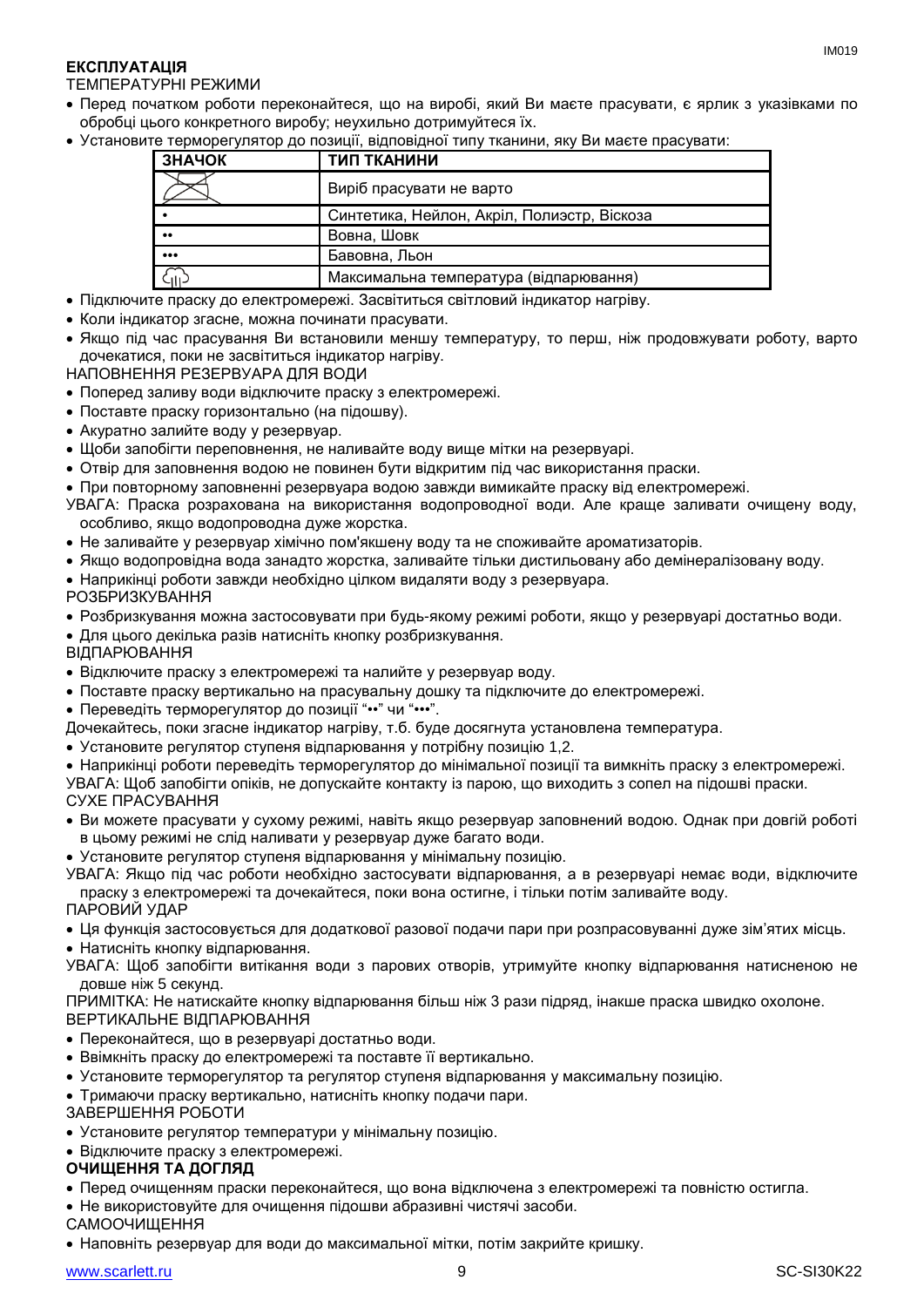- Установите терморегулятор у максимальну позицію.
- Підключите праску до єлектромережі.
- Дочекайтеся, поки згасне індикатор нагріву.
- Тримаючи праску горизонтально над раковиною, установите регулятор подачи пари у максимальну позицію 2 та натисніть кнопку самоочищення.
- Пара та окріп, виходячі з сопел, видалять забрудження. При цьому варто похитувати праску уперед та назад.
- При сильному забрудженні праски варто повторити цикл самоочистки.
- Шоб висушити підошву праски, попрасуйте шматок непотрібної тканини.

#### **ЗБЕРЕЖЕННЯ**

- Відключите праску з електромережі, видаліть з резервуара воду та дайте їй повністю остигнути.
- Намотайте шнур живлення довкола основи праски.
- Щоби не ушкодити робочу поверхню, зберігайте праску вертикально.



Цей символ на виробі, упаковці та/або в супровідній документації означає, що електричні та електронні вироби, а також батарейки, що були використані, не повинні викидатися разом із звичайними побутовими відходами. Їх потрібно здавати до спеціалізованих пунктів прийому.

Для отримання додаткової інформації щодо існуючих систем збору відходів зверніться до місцевих органів влади.

Належна утилізація допоможе зберегти цінні ресурси та запобігти можливому негативному впливу на здоров'я людей і стан навколишнього середовища, який може виникнути в результаті неправильного поводження з відходами.

#### **KZ ПАЙДАЛАНУ ЖӨНІНДЕГІ НҰСҚАУЛЫҚ**

- Құрметті сатып алушы! SCARLETT сауда таңбасының өнімін сатып алғаныңыз үшін және біздің компанияға сенім артқаныңыз үшін Сізге алғыс айтамыз. Іске пайдалану нұсқаулығында суреттелген техникалық талаптар орындалған жағдайда, SCARLETT компаниясы өзінің өнімдерінің жоғары сапасы мен сенімді жұмысына кепілдік береді.
- SCARLETT сауда таңбасының бұйымын тұрмыстық мұқтаждар шеңберінде пайдаланған және іске пайдалану нұсқаулығында келтірілген пайдалану ережелерін ұстанған кезде, бұйымның қызмет мерзімі бұйым тұтынушыға табыс етілген күннен бастап 2 (екі) жылды құрайды. Аталған шарттар орындалған жағдайда, бұйымның қызмет мерзімі өндіруші көрсеткен мерзімнен айтарлықтай асуы мүмкін екеніне өндіруші тұтынушылардың назарын аударады.

#### **ҚАУІПСІЗДІК ШАРАЛАРЫ**

- Қолдану нұсқауын ықыласпен оқып шығыңыз және оны анықтамалық материал ретінде сақтаңыз. Дұрыс қолданбау бұйымның бұзылуына әкелуі, материалдық не қолданушының денсаулығына зиян келтіруі мүмкін.
- Алғашқы қосудың алдында бұйымның техникалық сипаттамасының жапсырмада көрсетілген электр жүйесінің параметрлеріне сәйкестігін тексеріңіз.
- Тек қана тұрмыстық мақсаттарда қолданылады. Құрал өнеркәсіптік қолдануға арналмаған.
- Жайдан тыс не жоғары дымқылды жағдайда қолданылмайды.
- Құралды қоректену жүйесінен сөндіргенде қолмен шаңышқыны ұстаңыз, қоректену бауынан тартпаңыз.
- Қоректену бауының өткір жиектер және ыстық үстілерге тимеуін қадағалаңыз.
- Егер құрал қолданылмаса, сонымен қатар оған су құйыю не ағызу алдында электр жүйесінен әрқашан сөндіріп тастаңыз.
- Электр тоғының ұруына және жануға тап болмау үшін, құралды суға немесе басқа сұйықтықтарға батырмаңыз. Егер бұл жағдай болса, бұйымды ҰСТАМАҢЫЗ, оны электр жүйесінен дереу сөндіріп тастаңыз және сервис орталығына тексертіңіз.
- Қуат бауы бүлінген жағдайда, қатерден аулақ болу үшін оны ауыстыруды өндіруші, сервистік қызмет немесе соған ұқсас білікті қызметкерлер іске асыруға тиіс.
- Дене, жүйке не болмаса ақыл-ой кемістігі бар, немесе осы құрылғыны қауіпсіз пайдалану үшін тәжірибесі мен білімі жеткіліксіз адамдардың (соның ішінде балалардың) қауіпсіздігі үшін жауап беретін адам қадағаламаса немесе аспапты пайдалану бойынша нұсқау бермесе, олардың бұл аспапты қолдануына болмайды.
- Балалар аспаппен ойнамауы үшін оларды үнемі қадағалап отыру керек.
- Құрылғыны өз бетіңізше жөндеуге талпынбаңыз. Олқылықтар пайда болса жақын арадағы сервис орталығына апарыңыз.
- Қосылған не ыстық үтікті қараусыз қалдырмаңыз, әсіресе үтіктеуіш тақтайда.
- Үтіктеуден үзілістерде үтікті тек қана өкшеге қойыңыз. Оны металл не кедір-бұдырлы үстіге қою ұсынылмайды.
- Үтікті жайпақ, орнықты беткі қабатта пайдалану және сақтау керек.
- Егер үтікті жерге құлатып алса, егер бүлінгенінің көз байқалатын іздері болса немесе одан су ақса, оны пайдалануға болмайды

IM019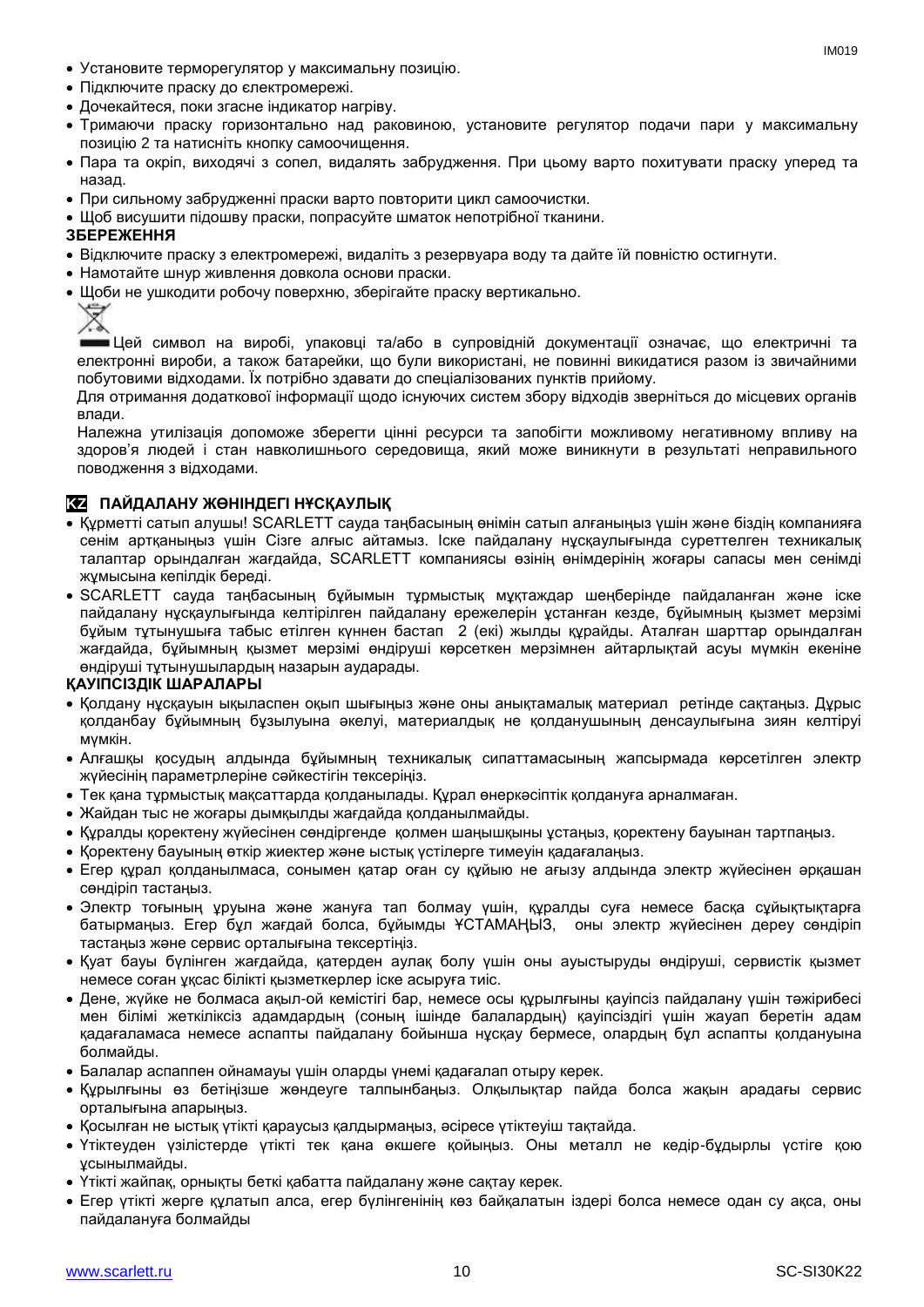- НАЗАР: Қоректену жүйесінің шамадан артық жүктелуіне тап болмау үшін, үтікті басқа қуатты электр аспаптармен бірге бір электр жүйесінің желісіне іске қоспаңыз.
- Егер бұйым біршама уақыт 0ºC-тан төмен температурада тұрса, іске қосар алдында оны кем дегенде 2 сағат бөлме температурасында ұстау керек.
- Өндіруші бұйымның қауіпсіздігіне, жұмыс өнімділігі мен жұмыс мүмкіндіктеріне түбегейлі әсер етпейтін болмашы өзгерістерді оның құрылмасына қосымша ескертпестен енгізу құқығын өзінде қалдырады.
- Өндірілген күні өнімде және/немесе қорапта, сондай-ақ қосымша құжаттарда көрсетілген.

#### **ТАБАН**

 «Keramopro» табаны – бұл Scarlett компаниясының мамандарымен бірге әзірленген кәсіптік металлкерамикалық жабын. Жабын қабатының беріктілік, сырғанау деңгейі жоғары және түбінің күйіп кетуіне төзімділігі 100%.

#### **ДАЙЫНДАУ**

 Үтіктің кейбір бөлшектеріне жасалу кезінде май жағылады, сондықтан алғашқы қосу барысында үтік аздап түтіндейді. Біраз уақыттан кейін түтін жоғалады.

#### **ЖҰМЫС**

#### ТЕМПЕРАТУРАЛЫҚ ТӘРТІПТЕР

- Жұмысты бастар алдында, сіз үтіктемекші болған бұйымда осы нақты бұйымды өңдеу нұсқауларының ярлыгінің барына көз жеткізіңіз; оларды бұлжытпай ұстаныңыз.
- Термо реттегішті Сіз үтіктемекші болған мата үлгісіне лайықты күйге орнатыңыз:

| <b>БЕЛГІШЕ</b>          | <b>MATA YJIFICI</b>                          |
|-------------------------|----------------------------------------------|
|                         | Бұйым үтіктеуге ұсынылмайды.                 |
|                         | Синтетика, Нейлон, Акрил, Полиэстер, Вискоза |
| $\bullet\bullet$        | Жүн, Жібек                                   |
| $\bullet\bullet\bullet$ | Мақта, Зығыр                                 |
|                         | Барынша көп температура (булау)              |

- ҮтіктіэЭлектр жүйесіне қосыңыз. Қызудың жарықты индикаторы жанады.
- Индикатор өшкенде, үтіктеуді бастауға болады.
- Егер үтіктегеде Сіз аз температураны орнатқан болсаңыз, онда қызу индикаторы жанбаудан бұрын, жұмысты жалғастырмай күту ұсынылады.

СУҒА АРНАЛҒАН РЕЗЕРВУАР ТОЛТЫРУ

- Су құяр алдында үтікті электр жүйесінен ажыратып тастаңыз.
- Үтікті горизонтальды қойыңыз (ұлтанға).
- Резервуарға ұқыппен су құйыңыз.
- Ереуінен асып кетпуі үшін резервуардағы белгіден жоғары су құймаңыз.
- Су құюға арналған саңылау үтікті пайдаланған кезде ашық тұрмауға тиіс.
- Сауытқа суды қайтадан құйған кезде үтікті әрқашан да электр желісінен ағытыңыз.

НАЗАР: үтік құбырдағы суды қолдануға есептелген. Бірақ тазаланған суды құю жақсырақ, әсіресе, егер құбырдың суы өте қатты болса.

 Су құятын ыдысқа химиялық түрде жұмсартылған су құймаңыз және хош иістендіретін үстемелер пайдаланбаңыз.

Егер су құбырындағы су тым кермек болса, тек тазартылған немесе минералсыздандырылған су құйыңыз.

Жұмыс соңында резервуардан суды әрқашан толық кетіру қажет.

ШАШЫРАТУ

- Шашыратуды, егер резервуарда су жеткілікті болса, жұмыстың кез келген тәртібінде қолдануға болады.
- Бұл үшін шашырату ноқатын бірнеше рет басыңыз.
- БУЛАУ
- Үтікті электр жүйесінен сөндіріңіз де резервуарға су құйыңыз.
- Үтікті үітітеуіш тақтайға тік қойыңыз және электр жүйесіне қосыңыз.
- Термо реттегішті "••" немесе "•••" орнатыңыз.
- Қызу индикаторы өшкенше күтіңіз, қойылған температураға жеткен кезде.
- Булау дәрежесін реттегішті таңдап алынған күйге орнатыңыз 1,2.
- Жұмыс біткеннен кейін термо реттегішті ең аз күйге аударыңыз және үтікті электр жүйесінен ажыратып тастаңыз.

НАЗАР: Күйіктерден абай болу үшін үтік ұлтанындағы тесіктерден шығатын бу тиуіне жол бермеңіз. ҚҰРҒАҚ ҮТІКТЕУ

- Сіз құрғақ тәртіпте үтіктей алаcыз, тіпті егер резервуар сумен толтырылған болса да. Бірақ ұзаққа созылған жұмыс барысында бұл тәртіпте резервуарға өте көп су құю ұсынылмайды.
- Булау дәрежесін реттегішін ең аз күйге орнатыңыз.

НАЗАР: Егер жұмыс уақытына сізге булауды қолдану қажет болса, ал резервуарда су жоқ болса, үтікті электр жүйесінен сөндіріңіз де ол суығанша күтіңіз, тек содан соң су құйыңыз.

- БУЛЫ СОҚҚЫ
- Бұл функция матаның қатты ұйпалақталған учаскелерін үтіктеу үшін қосымша бір рет бу беру қызметін атқарыды.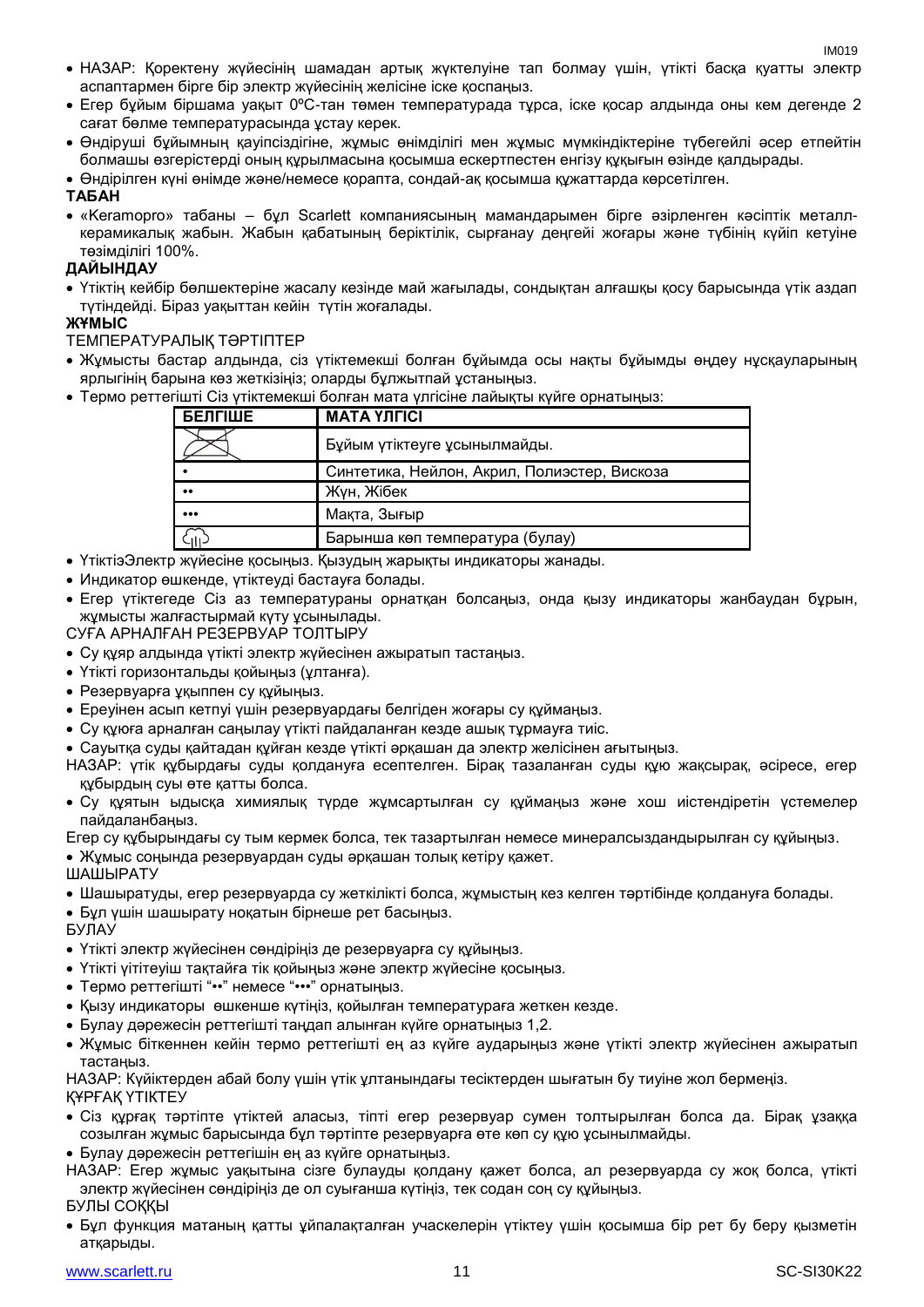#### Булау ноқатын басыңыз.

ЕСКЕРТУ: Бу тесіктерінен судың ақпауы үшін, булау ноқатын 5 секундтан ұзақ емес басып ұстап тұрыңыз. ЕСКЕРІМ: Булау батырмасын қатарынан 3 реттен артық баспаңыз, әйтпесе үтік жылдам суып кетеді. ТІК БУЛАУ

- Резервуарда су жеткілікті екеніне көз жеткізіңіз.
- Үтікті электр жүйесіне қосыңыз және оны тік қойыңыз.
- Термо реттегіш пен булау дәрежесін реттеуішті барынша көп күйіне орнатыңыз.
- Үтікті тік устай, бу беру нокатын басыңыз.

ЖҰМЫСТЫ АЯҚТАУ

- Температура реттеуішін ең аз күйге орнатыңыз.
- Үтікті электр жүйесінен ажыратып тастаңыз.

#### **ТАЗАЛАУ ЖӘНЕ КҮТІМ**

- Үтікті тазалаудың алдында оның электр жүйесінен сөндірілгеніне және толық суығанына көз жеткізіңіз.
- Ұлтанды тазалау үшін абразивті тазалау заттарын қолданбаңыз.

ӨЗІН-ӨЗІ ТАЗАЛАУ

- Суға арналған резервуарды барынша көп белгіге дейін толтырыңыз, содан соң қақпақты жабыңыз.
- Термо реттегішті барынша көп күйге орнатыңыз.
- Үтікті қоректену жүйесіне қосыңыз.
- Қызу индикаторы өшкенше кідіріңіз.
- Үтікті раковинаның үстінде горизонтальды ұстап, бу беру реттеуішін барынша көп күйге орнатыңыз 2 да өзін-өзі тазалау ноқтын басыңыз.
- Тесіктерден шығатын бу мен қайнаған су ластануларды кетіреді. Сонымен қатар үтікті алға-артқа тербету ұсынылады.
- Үтіктің қататы ластануында өзін-өзі тазалау циклін қайталау ұсынылады.
- Үтіктің ұлтанын кептіру үшін керексіз мата кесігін үтіктеңіз.

#### **САҚТАУ**

- Үтікті электр жүйесінен ажыратыз, резервуардан суды ағызыңыз және оған толық суытыңыз.
- Қоректену бауын үтіктің тұғырын айналдыра ораңыз.
- Жұмысшы үстіне зақым келтірмеу үшін, үтікті тік сақтаңыз.



Өнімдегі, қораптағы және/немесе қосымша құжаттағы осындай белгі қолданылған электрлік және электрондық бұйымдар мен батарейкалар кәдімгі тұрмыстық қалдықтармен бірге шығарылмауы керек дегенді білдіреді. Оларды арнайы қабылдау бөлімшелеріне өткізу қажет.

Қалдықтарды жинау жүйелері туралы қосымша мәліметтер алу үшін жергілікті басқару органдарына хабарласыңыз.

Қалдықтарды дұрыс кәдеге жарату бағалы ресурстарды сақтауға және қалдықтарды дұрыс шығармау салдарынан адамның денсаулығына және қоршаған ортаға келетін теріс әсерлердің алдын алуға көмектеседі.

#### **EST KASUTAMISJUHEND OHUTUSNÕUANDED**

- Enne triikraua kasutuselevõttu tutvuge tähelepanelikult käesoleva juhendiga. Nii väldite võimalikke vigu ja ohte seadme kasutamisel. Vale kasutamine võib põhjustada seadme riket, materiaalset kahju, ka tolmuimeja kasutaja tervise kahjustamist.
- Enne triikraua esimest vooluvõrku lülitamist kontrollige, et seadme etiketil osutatud andmed vastaksid kohaliku vooluvõrgu andmetele.
- Antud seade on mõeldud ainult koduseks kasutamiseks, mitte tööstuslikuks kasutamiseks.
- Ärge kasutage seadet väljas.
- Ärge eemaldage seadet vooluvõrgust juhtmest tõmmates vaid alati tuleb hoida kinni juhtme otsas olevast pistikust.
- Jälgige seda, et juhe ei puutuks vastu teravaid servi ja kuumi pindu.
- Triikraua veereservuaari täites või tühjendades või kui seadet ei kasutata tuleb seade alati vooluvõrgust välja tõmmata.
- Elektrilöögi saamise ja süttimise vältimiseks ärge asetage seadet vette ja teistesse vedelikesse. Kui seade on vette sattunud, ÄRGE SEDA KATSUGE, eemaldage lõikur kohe vooluvõrgust ja pöörduge teeninduskeskuse poole kontrollimiseks.
- Toitejuhtme vigastuse korral peab selle ohu vältimiseks asendama tootja, tema volitatud teeninduskeskus või muu analoogiline kvalifitseeritud personal.
- Seadet ei tohi kasutada isikud (kaasa arvatud lapsed), kelle füüsilised, tunnetuslikud või vaimsed võimed on alanenud, või kellel puuduvad sellekohased kogemused ja teadmised, kui nad ei ole kontrolli all või kui neid ei ole juhendanud isik, kes vastutab nende ohutuse eest.
- Lapsed peavad olema kontrolli all, ärge lubage lastel seadmega mängida.
- Ärge üritage iseseisvalt parandada seadet. Pöörduge lähimasse hoolduskeskusesse.
- Ärge jätke kuuma või sisse lülitatud või triikimislaual olevat triikrauda järelvalveta.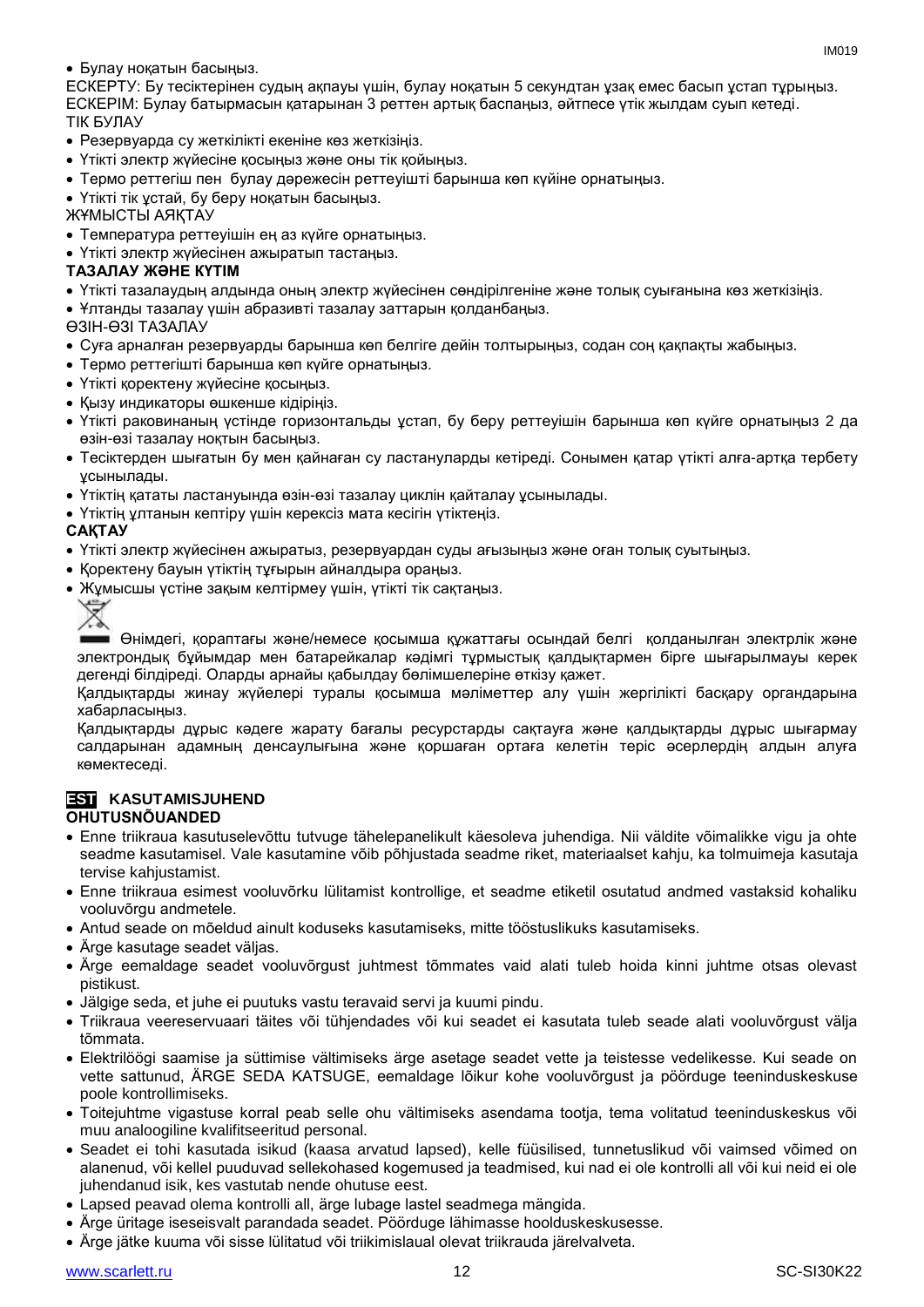- Asetage triikraud ainult toetustallale. Ärge paigutage triikrauda metallile või ebatasasele pinnale.
- Triikrauda tuleb kasutada ja hoida siledal kindlal aluspinnal.
- Triikrauda ei tohi kasutada, kui see on maha pillatud, kui on näha silmnähtavaid vigastusjälgi või kui see tilgub läbi.
- TÄHELEPANU: Vooluvõrgu ülekoormamise vältimiseks ärge kasutage samas vooluringis teisi kõrge voolutarbimusega seadmeid.
- Kui toode on olnud mõnda aega õhutemperatuuril alla 0 ºC, tuleb hoida seda enne sisselülitamist vähemalt 2 tundi toatemperatuuril.
- Tootja jätab endale õiguse teha ilma täiendava teatamiseta toote konstruktsiooni ebaolulisi muudatusi, mis ei mõjuta selle ohutust, töövõimet ega funktsioneerimist.
- Tootmiskuupäev on ära toodud tootel ja/või pakendil, aga ka saatedokumentatsioonis.

#### **RAUAST TALD**

 "Keramopro" tallad on kaetud tipptasemel metall-keraamik-kattega, mis töötati välja koostöös Scarletti spetsialistidega. Katet iseloomustavad tõhusam tugevus, väiksem hõõrdetegur ja 100% vastupidavus kuumusele.

#### **ENNE ESIMEST KORDA KASUTAMIST**

 Mõned triikraua detailid võivad uuest pärast olla kergelt määrdega koos, mis võib esimesel sisse lülitamisel tuua kaasa triikraua kerge suitsemise. Lühikese aja järel see lakkab.

#### **KASUTAMINE**

TEMPERATUURI REGULEERIMINE

- Enne triikimist kontrollige alati kas silt triikimisjuhistega on riideeseme küljes. Kõikidel juhtudel tuleb järgida sildil toodud juhiseid.
- Keerake termoregulaator asendisse, mis vastab materjali tüübile, mida kavatsete triikida:

| <b>MÄRGE</b>            | <b>MATERJALI TÜÜP</b>                         |
|-------------------------|-----------------------------------------------|
|                         | Mitte triikida                                |
|                         | Sünteetika, nailon, akrüül, polüester         |
| $^{\bullet}$            | Villane, siid                                 |
| $\bullet\bullet\bullet$ | Puuvill, linane                               |
|                         | Maksimaalne auru temperatuur (aurutriikimine) |

- Lülitage triikraud vooluvõrku. Kuumenduse märgutuli süttib.
- Kui märgutuli kustub, võib alustada triikimist.
- Kui triikimisel Te keerate regulaatorit väiksemale temperatuurile, siis enne triikimise jätkamist oodake kuni kuumenduse märgutuli süttib taas.
- VEERESERVUAARI VEEGA TÄITMINE
- Eemaldage triikraud enne veega täitmist vooluvõrgust.
- Asetage triikraud horisontaalsesse asendisse (tallale).
- Ettevaatlikult täitke reservuaar veega.
- Ärge lisage vett rohkem kui märgini MAX.
- Veetäiteava ei tohi olla triikraua kasutamisel avatud.
- Mahuti korduval veega täitmisel lülitage triikraud alati vooluvõrgust välja.
- TÄHELEPANU: Triikraud on ehitatud kasutama tavalist kraanivett. Kui teie piirkonnas on vesi eriti kare on kraanivee asemel soovitav kasutada destilleeritud vett.
- Ärge täitke reservuaari keemiliselt pehmendatud veega ning ärge kasutage lõhnaaineid.
- Kui kraanivesi on eriti kare, kasutage ainult destilleeritud või demineraliseeritud vett.
- Veereservuaar tuleb peale igat kasutamist tühjendada.
- PIHUSTAMINE
- Kui reservuaaris on piisavalt vett võite te kasutada pihustusnuppu iga triikimiserežiimi juures.
- Pihustamiseks vajutage triikimise ajal mitu korda nupule.
- AURUTAMINE
- Eemaldage triikraud vooluvõrgust ja täitke reservuaar veega.
- Pange triikraud triikimislauale tagumise otsa peale püsti seisma ning lülitage seade vooluvõrku.
- Keerake termoregulaator asendisse "••" või "•••".
- Oodake kuni seade saavutab vajaliku temperatuuri ning märgutuli kustub.
- Keerake aururegulaator vajalikku asendisse 1,2.
- Peale triikimise lõpetamist keerake termoregulaator asendisse MIN ning eemaldage seade vooluvõrgust.

HOIATUS: vältige seadmest väljuva auruga kokku puutumist.

#### KUIV TRIIKIMINE

- Aurutriikrauda on võimalik kasutada ka kuivaks triikimiseks nii siis kui vett on või kui vett ei ole seadme reservuaaris. Soovitav on aga mitte hoida triikraua veereservuaari liiga täis kuiva triikimise ajal.
- Keerake aururegulaator asendisse.
- TÄHELEPANU: Kui triikrauda on pika aja vältel kasutatud, kui seade on kuum ning vett seadmes ei ole vältige vee lisamist kuni seadme maha jahtumiseni.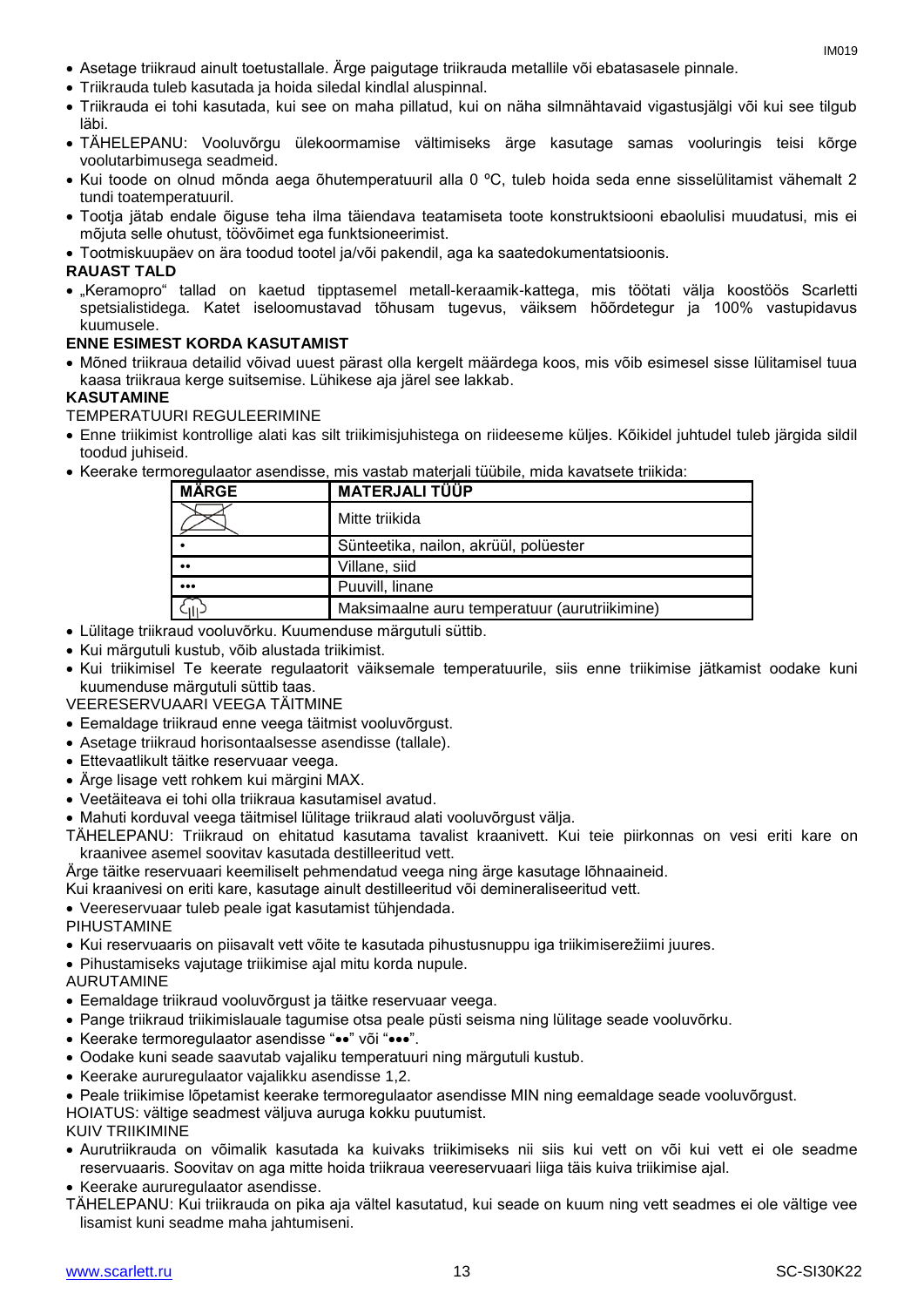#### AURUPAHVAK

Jõulise aurupahvaku abil saab siledaks sügavaid kortse.

Vajutage korraks auruoja nupule.

MÄRKUS: vee lekkimise vältimiseks seadme tallast ärge hoidke aurujoa nuppu alla surutuna kauem kui 5 sekundi vältel.

MÄRKUS: Ärge vajutage auruoja nuppu rohkem kui 3 korda järjest, muidu triikraud jahtub kiirelt maha.

- VERTIKAALNE AURUTAMINE
- Veenduge, et reservuaaris on piisavalt vett.
- Lülitage triikraud vooluvõrku ja asetage seade püstisesse asendisse.
- Keerake temperatuuriregulaator ja aururegulaator MAX asendisse.
- Triikrauda vertikaalselt hoides vajutage auruoja nupule.
- TRIIKIMISE LÕPETAMINE
- Keerake termoregulaator asendisse MIN.
- Eemaldage triikraud vooluvõrgust.
- **PUHASTUS JA HOOLDUS**
- Enne puhastamist eemaldage seade alati vooluvõrgust ning laske seadmel täielikult maha jahtuda.
- Talla puhastamiseks ärge kasutage abrasiivseid puhastusvahendeid.
- ISEPUHASTUMINE
- Täitke reservuaar kuni MAX märgini veega ja sulgege kaas.
- Keerake termoregulaator MAX asendisse.
- Ühendage triikraud vooluvõrku.
- Oodake kuni seade saavutab vajaliku temperatuuri ning märgutuli kustub.
- Hoidke triikrauda horisontaalselt kraanikausi kohal ning keerake aururegulaator isepuhastuse asendisse 2 ja vajutage isepuhastumise nupule.
- Triikraua põhjas olevatest avadest väljuv keev vesi ja aur eemaldavad mustuse. Vee ja auru väljumise ajal liigutage triikrauda edasi-tagasi.
- Suure koguse mustuse väljumisel seadmest korrake ülalkirjeldatud protseduuri veel kord.
- Puhastage seadme põhi vastu (soovitavalt) vana riiet.

#### **HOIDMINE**

- Eemaldage triikraud vooluvõrgust, tühjendage veereservuaar ning laske seadmel täielikult maha jahtuda.
- Kerige toitejuhe triikraua ümber.
- Talla kaitsmiseks paigutage triikraud oma tagumisele osale püstisesse asendisse.
	-

Antud sümbol tootel, pakendil ja/või saatedokumentatsioonis tähendab, et kasutatud elektrilisi ja elektroonilisi tooteid ja patareisid ei tohi ära visata koos tavaliste olmejäätmetega. Need tuleb anda ära spetsialiseeritud vastuvõtupunktidesse.

Täiendava informatsiooni saamiseks olemasolevatest jäätmete kogumise süsteemidest pöörduge kohalike võimuorganite poole.

Õige utiliseerimine aitab hoida kokku hinnalisi ressursse ning ennetada võimalikku negatiivset mõju inimeste tervisele ja ümbritseva keskkonna olukorrale, mis võib tekkida jäätmete ebaõige käitlemise tulemusel.

#### **LV LIETOŠANAS INSTRUKCIJA DROŠĪBAS NOTEIKUMI**

- Pirms ierīces ekspluatācijas uzmanīgi izlasiet doto lietošanas instrukciju, lai izvairītos no bojājumu rašanās lietošanas laikā. Nepareiza ierīces lietošana var radīt tās bojājumus, materiālus zaudējumus un lietotāja veselībai kaitējumus.
- Pirms pirmreizējās ieslēgšanas pārbaudiet, vai ierīces tehniskie raksturojumi, kas norādīti uz uzlīmes, atbilst elektrotīkla parametriem.
- Izmantot tikai sadzīves vajadzībām, atbilstoši Lietošanas instrukcijai. Ierīce nav paredzēta rūpnieciskai izmantošanai.
- Neizmantot ārpus telpām, kā arī paaugstināta mitruma apstākļos.
- Atvienojot ierīci no elektrotīkla turieties ar roku pie kontaktdakšas, nevis aiz elektrovada.
- Sekojiet līdzi, lai elektrovads nepieskartos klāt asām malām un karstām virsmām.
- Vienmēr atvienojiet ierīci no elektrotīkla, ja tā netiek izmantota vai tiek ieliets vai izliets ūdens.
- Lai izvairītos no elektrostrāvas trieciena vai aizdegšanās, negremdējiet ierīci ūdenī vai kādā citā šķidrumā. Ja tas ir noticis NEAIZTIECIET ierīci nekavējoties atslēdziet to no elektrotīkla un dodieties uz tuvāko servisa centru ierīces pārbaudei.
- Barošanas vada bojājuma gadījumā, drošības pēc, tā nomaiņa jāuztic ražotājam, servisa dienestam vai analoģiskam kvalificētam personālam
- Ierīce nav paredzēta izmantošanai personām (ieskaitot bērnus) ar pazeminātām fiziskām, sensoriskām vai intelektuālām spējām, kā arī personām bez dzīves pieredzes vai zināšanām, ja viņas nekontrolē vai nav instruējusi ierīces lietošanā persona, kura atbild par viņu drošību
- Bērni ir jākontrolē, lai nepieļautu spēlēšanos ar ierīci
- Necentieties patstāvīgi labot ierīci. Bojājumu rašanās gadījumā dodieties uz tuvāko Servisa centru.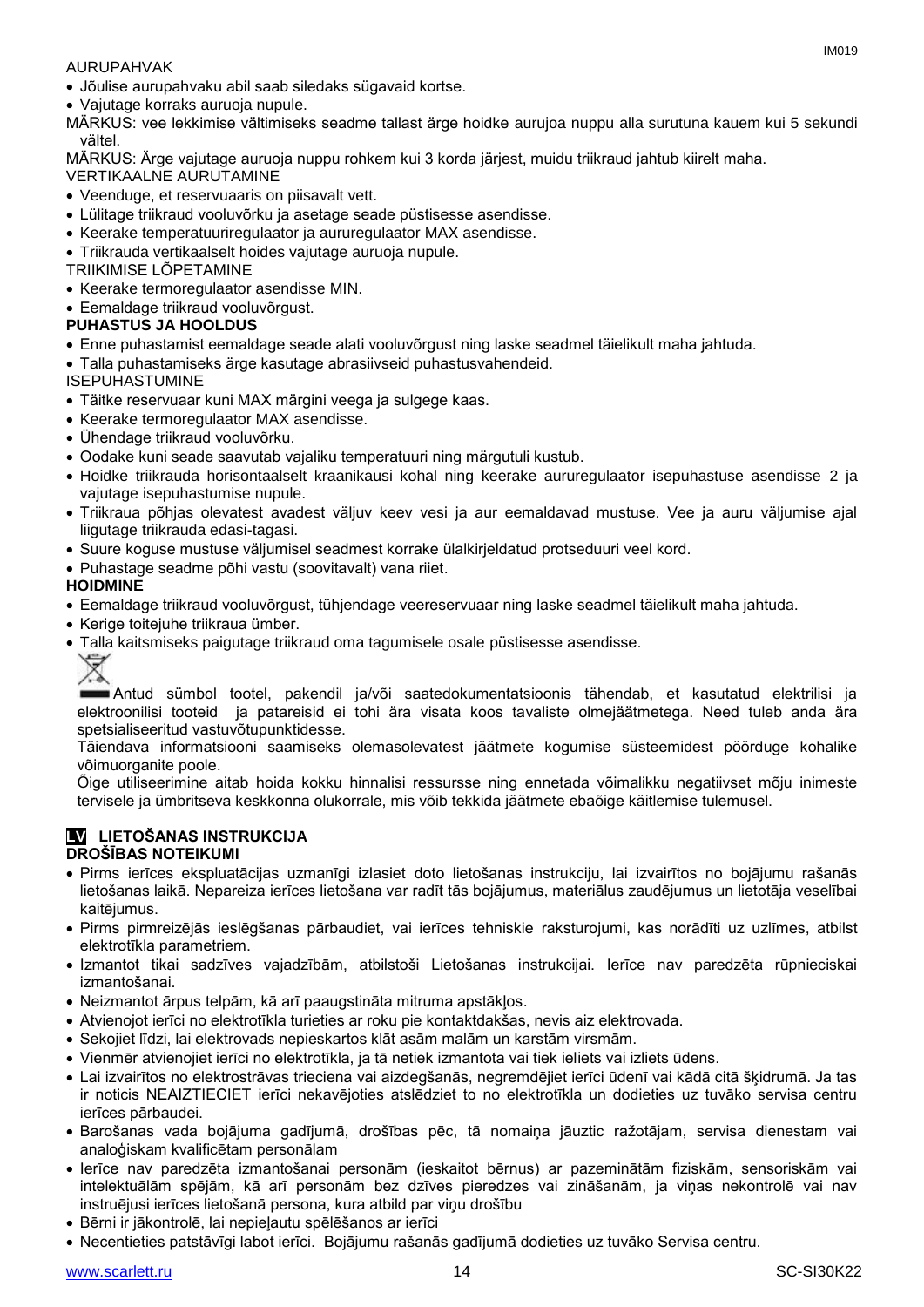- Neatstājiet ieslēgtu gludekli bez uzraudzības, it sevišķi uz gludināmā dēļa.
- Gludināšanas pārtraukumos gludekli novietojiet uz pēdas. Nav ieteicams to darīt uz metāliskām vai nelīdzenām virsmām.
- Gludeklis jāizmanto un jāglabā uz plakanas, stabilas virsmas.
- Gludekli nedrīkst izmantot, ja tas ir nokritis, ir redzamas bojājumu pēdas vai gludeklis tek.
- UZMANĪBU: Lai izvairītos no elektrotīkla pārslogošanas, neslēdziet gludekli vienlaicīgi ar citām jaudīgām elektroierīcēm vienā un tajā pašā elektrotīkla līnijā.
- Ja izstrādājums kādu laiku ir atradies temperatūrā zem 0ºC, pirms ieslēgšanas tas ir jāpatur istabas apstākļos ne mazāk kā 2 stundas.
- Ražotājs patur sev tiesības bez papildu brīdinājuma ieviest izstrādājuma konstrukcijā nelielas izmaiņas, kas būtiski neietekmē tā drošību, darbspēju un funkcionalitāti.
- Ražošanas datums ir norādīts uz izstrādājuma un/vai iepakojuma, kā arī pavaddokumentos.

#### **SILDVIRSMA**

 Sildvirsma "Keramopro" ir profesionāls metālkeramikas pārklājums, kas izstrādāts sadarbībā ar kompānijas Scarlett speciālistiem. Pārklājumam piemīt paaugstināts izturības, slīdēšanas līmenis un 100% pretpiedeguma izturība.

#### **SAGATAVOŠANA**

 Dažas gludekļa detaļas izgatavošanas laikā ir ieeļļotas, kas pirmreizējā ieslēgšanā var radīt tā dūmošanu. Pēc kāda laika dūmi pazudīs.

#### **DARBĪBA**

TEMPERATŪRAS REŽĪMI

- Pirms darba sākuma pārliecinaties, ka izstrādājumam, ko vēlaties gludināt, ir etiķete ar norādi par tā apstrādi. Ievērojiet tos.
- Uzstādiet termoregulatoru pozīcijā, kas atbilst auduma tipam, kuru Jūs gludināsiet.

| <b>APZĪMĒJUMS</b>       | <b>AUDUMA VEIDS</b>                                    |
|-------------------------|--------------------------------------------------------|
|                         | Izstrādājumu gludināt nav ieteicams                    |
|                         | Sintētika, Neilons, Akrils, Poliesters, Viskoze        |
| $\bullet\bullet$        | Vilna, Zīds                                            |
| $\bullet\bullet\bullet$ | Kokvilna, Lins                                         |
|                         | Maksimālā temperatūra (gludināšana ar tvaiku apstrādi) |

- Pievienojiet gludekli pie elektrotīkla, iedegsies uzsildīšanas gaismas indikators.
- Gludināšanu var sākt, kad indikators ir izslēdzies.
- Ja gludināšanas sākumā, Jūs esat uzstādījuši mazāku temperatūru, pirms darba turpināšanas, ieteicams pagaidīt uzsildīšanas gaismas indikatora iedegšanos.

ŪDENS REZERVUĀRA UZPILDĪŠANA

- Pirms ūdens uzpildīšanas atvienojiet gludekli no elektrotīkla.
- Novietojiet gludekli horozoltāli (uz pēdas).
- Uzmanīgi ielejiet ūdeni rezervuārā.
- Lai izvairītos no ūdens pārpildīšanas, nelejiet ūdeni augstāk par rezervuāra maksimālo ūdens līmeni.
- Gludekļa lietošanas laikā ūdens uzpildes atvere nedrīkst būt atvērta.
- Piepildot rezervuāru ar ūdeni atkārtoti, vienmēr atvienojiet gludekli no elektrotīkla.
- UZMANĪBU: Gludeklī paredzēts izmantot ūdeni no ūdensvada. Ieteicams lietot jau attīrītu ūdeni, it sevišķi, ja ūdens ir ļoti ciets.
- Nepildiet rezervuārā ķīmiski mīkstinātu ūdeni un nelietojiet aromatizējošas piedevas.
- Ja ūdensvada ūdens ir pārāk ciets, iepildiet tikai destilēto vai demineralizēto ūdeni.
- Darbu beidzot, vienmēr nepieciešams izliet lieko ūdeni, kas palicis rezervuārā.
- SMIDZINĀŠANA
- Smidzināšanu var izmantot jebkurā darba režīmā, ja rezervuārā ir ūdens pietiekošā daudzumā.
- Darbības veikšanai vairākas reizes nospiediet izsmidzināšanas pogu.
- GLUDINĀŠANA AR TVAIKU
- Atvienojiet gludekli no elektrotīkla, ielejiet ūdeni rezervuārā.
- Novietojiet gludekli vertikāli uz gludināmā dēļa, pēc tam pieslēdzat to pie elektrostrāvas.
- Uzstādiet termoregulatoru pozīcijā "••" vai "•••".
- Sagaidiet, kamēr nodzisīs uzsildīšanas gaismas indikators, t.i., kamēr būs sasniegta uzstādītā temperatūra.
- Uzstādiet tvaika pakāpes regulatoru izvēlētajā pozīcijā 1,2.
- Pēc darba beigām noregulējiet termoregulatoru minimālajā pozīcijā un atvienojiet gludekli no elektrotīkla.
- UZMANĪBU: Lai izvairītos no apdegumu iegūšanas nesaskaraties ar tvaiku, kas izdalās no gludekļa pēdas atvērumiem.

SAUSĀ GLUDINĀŠANA

- Jūs varat gludināt sausā veidā, arī tad, ja rezervuārā atrodas ūdens. Ja šāda veida gludināšana tiek veikta ilgāku laiku, nav ieteicams rezervuārā daudz. pildīt ūdeni.
- Uzstādiet tvaika pakāpes regulatoru minimālajā pozīcijā.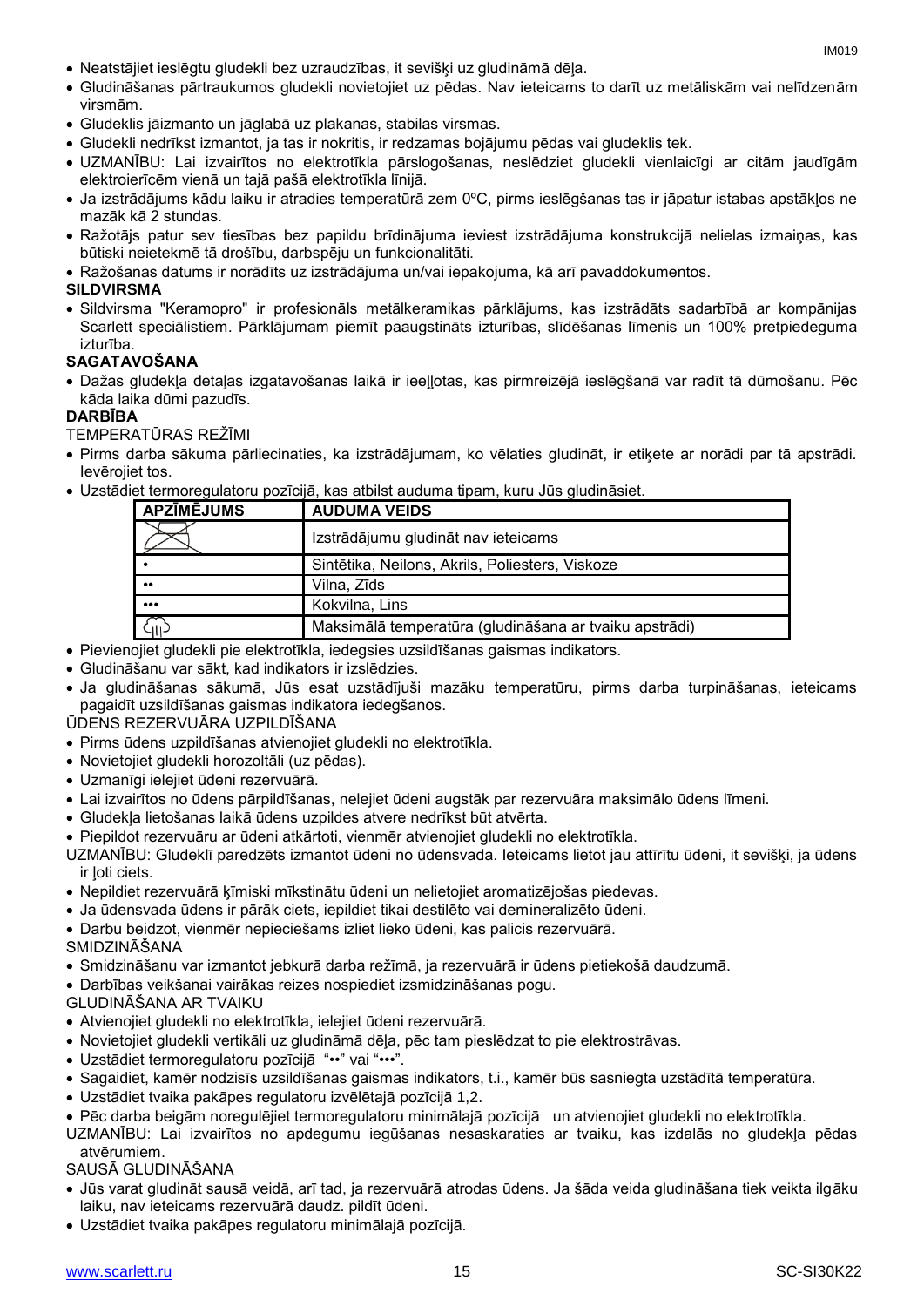UZMANĪBU: Ja gludināšanas laikā rodas nepieciešamība izmantot gludināšanu ar tvaiku, bet rezervuārā nav ūdens, atvienojiet ierīci no elektrotīkla un pagaidiet kamēr tas atdzisīs, tikai tad iepildiet ūdeni.

TVAIKA SITIENS

Šī funkcija paredzēta kā papildus vienreizēja tvaika padeve, gludinot audumu vietas, kas ir īpaši saburzītas.

Nospiediet tvaika padeves pogu.

PIEZĪME: Lai izvairītos no ūdens tecēšanas no tvaika atverēm, tvaika padeves pogu neturiet nospiestu ilgāk par 5 sekundēm.

PIEZĪME: Nespiediet tvaika pogu vairāk kā 3 reizes pēc kārtas, jo gludeklis ātri atdzisīs.

VERTIKĀLĀ GLUDINĀŠANA AR TVAIKU

- Pārliecinaties, ka rezervuārā ūdens ir pietiekamā daudzumā.
- Pieslēdziet gludekli pie elektrotīkla un novietojiet vertikālā stāvoklī.
- Uzstādiet termoregulatoru un tvaika pakāpes regulatoru maksimālā pozīcijā.
- Nospiediet tvaika padeves pogu turot gludekli vertikālā stāvoklī.

DARBA BEIGŠANA

- Uzstādiet temperatūras regulatoru minimālajā pozīcijā.
- Atvienojiet gludekli no elektrotīkla.

#### **TĪRĪŠANA UN KOPŠANA**

- Pirms gludekļa tīrīšanas, pārliecinieties vai tas ir atvienots no elektrostrāvas un pilnībā atdzisis.
- Neizmantojiet abrazīvos tīrīšanas līdzekļus gludekļa pēdas attīrīšanai.
- PAŠATTĪRĪŠANĀS
- Uzpildiet ūdens rezervuāru līdz maksimālajam līmenim, aiztaisiet vāciņu.
- Uzstādiet termoregulatoru maksimālā pozīcijā.
- Pieslēdziet gludekli pie elektrotīkla.
- Sagaidiet, kamēr izdzisīs uzsildīšanas gaismas indikators.
- Horizontāli turot gludekli virs izlietnes uzstādiet tvaika padeves regulatoru maksimālajā režīmā 2 un nospiediet pašattīrīšanās pogu.
- Tvaiks un karstais ūdens no gludekļa pēdas atverēm izvadīs visu piesārņojumu. Darbības laikā ieteicams gludekli šūpot uz priekšu un atpakaļ.
- Pie pastiprināta gludekļa atvērumu aizkaļķošanās, iesakām procedūru atkārtot.
- Lai izžāvētu gludekļa pēdu, nogludiniet vairākas reizes pa nevajadzīgu auduma gabalu.

#### **GLABĀŠANA**

- Atvienojiet gludekli no elektrotīkla, izlejiet lieko ūdeni no rezervuāra, ļaujiet tam pilnībā atdzist.
- Aptiniet elektovadu ap gludekļa korpusu.
- Lai nesabojātu gludekļa pēdu, vienmēr glabājiet to vertikālā stāvoklī.



Šis simbols uz izstrādājuma, iepakojuma un/vai pavaddokumentiem nozīmē, ka nolietotus elektro- vai elektroniskos izstrādājumus un baterijas nedrīkst izmest kopā ar parastajiem sadzīves atkritumiem. Tie ir jānodod specializētajos pieņemšanas punktos.

Lai iegūtu papildu informāciju par esošajām atkritumu savākšanas sistēmām, vērsieties vietējā pašvaldībā.

Pareiza utilizācija palīdzēs saglabāt vērtīgus resursus un novērst iespējamo negatīvo ietekmi uz cilvēku veselību un apkārtējās vides stāvokli, kas var rasties nepareizas rīkošanās ar atkritumiem rezultātā.

## **LT VARTOTOJO INSTRUKCIJA**

#### **SAUGUMO PRIEMONĖS**

- Prietaiso gedimams išvengti prieš pirmąjį naudojimą atidžiai perskaitykite šią instrukciją. Neteisingai naudodamiesi gaminiu, Jūs galite jį sugadinti, patirti nuostolių arba pakenkti savo sveikatai.
- Prieš pirmąjį naudojimą patikrinkite, ar ant lipduko nurodytos techninės gaminio charakteristikos atitinka elektros tinklo parametrus.
- Naudoti tik buitiniams tikslams. Prietaisas nėra skirtas pramoniniam naudojimui.
- Naudoti tik patalpose. Nesinaudokite prietaisu esant aukštam drėgnumo lygiui.
- Traukdami kištuką iš elektros lizdo, niekada netempkite laido.
- Pasirūpinkite, kad elektros laidas neliestų aštrių kampų ir karštų paviršių.
- Nesinaudodami laidyne arba įpildami bei išpildami vandenį, visada išjunkite ją iš elektros tinklo.
- Norėdami išvengti nutrenkimo elektros srove ar gaisro pavojaus, nenardinkite prietaiso į vandenį bei kitus skysčius. Įvykus tokiai situacijai, NELIESDAMI prietaiso, nedelsdami išjunkite jį iš elektros tinklo ir kreipkitės į Serviso centrą.
- Pažeistą maitinimo laidą, siekiant išvengti pavojaus, turi pakeisti gamintojas, techninės priežiūros tarnyba ar kvalifikuotas personalas.
- Prietaisas nėra skirtas naudoti fizinę, jutiminę ar protinę negalią turintiems asmenims (įskaitant vaikus) ar patirties ir žinių neturintiems asmenims, jei jų neprižiūri ar jų dėl eksploatavimo neinstruktuoja už prietaiso saugą atsakingas asmuo.
- Vaikus reikia prižiūrėti, kad jie nežaistų prietaisu.
- Nebandykite savarankiškai remontuoti prietaiso arba keisti jo detalių. Atsiradus gedimams kreipkitės į artimiausią Serviso centrą.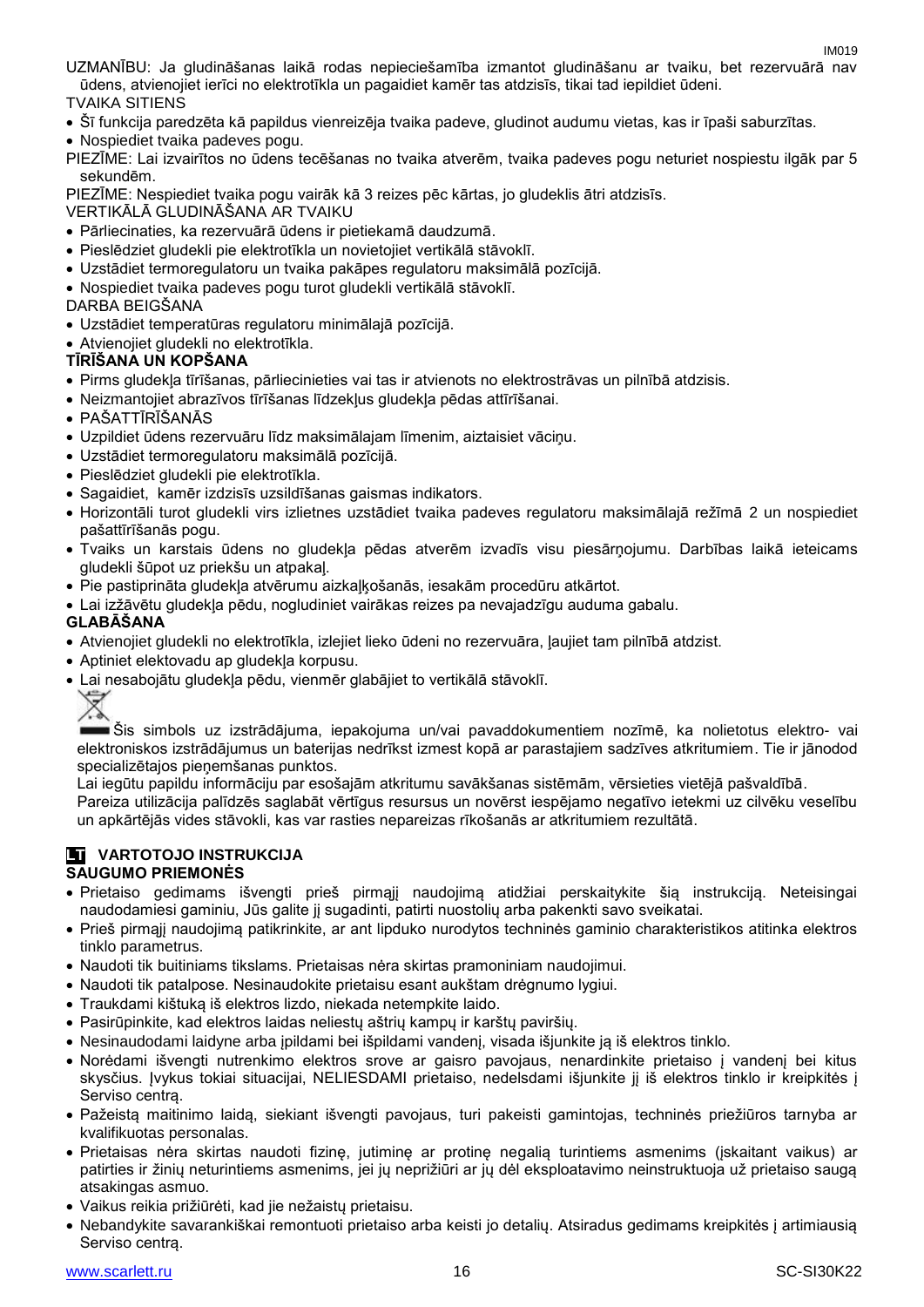- Nepalikite įjungtos arba karštos laidynės be priežiūros, ypač ant laidymo lentos.
- Darydami laidymo metu pertrauką, statykite laidynę tik ant kulno. Nerekomenduojama jos statyti ant metalinio arba šiurkštaus paviršiaus.
- Lygintuvus reikia naudoti ir laikyti ant lygaus, stabilaus paviršiaus.
- Lygintuvo nenaudokite, jei jis nukrito, ar matomi pažeidimo ženklai, ar jei jis prateka
- DĖMESIO: Maitinimo tinklo perkrovimui išvengti, neįjunkite laidynės kartu su kitais galingais elektros prietaisais į vieną elektros tinklo liniją.
- Jeigu gaminys kai kurį laiką buvo laikomas žemesnėje nei 0 ºC temperatūroje, prieš įjungdami prietaisą palaikykite jį kambario temperatūroje ne mažiau kaip 2 valandas.
- Gamintojas pasilieka teisę be atskiro perspėjimo nežymiai keisti įrenginio konstrukciją išsaugant jo saugumą, funkcionalumą bei esmines savybes.
- Gamybos data nurodyta ant gaminio ir (arba) pakuotėje, taip pat lydinčioje dokumentacijoje.

#### **PADAI**

• Padai "Keramopro" - tai profesionali metalo keramikinė danga, sukurta kartu su bendrovės "Scarlett" specialistais. Danga pasižymi padidintu patvarumu, slydimu ir 100% atsparumu, kad nepridegtų.

#### **PASIRUOŠIMAS DARBUI**

 Gamybos metu kai kurios laidynės dalys buvo pateptos tepalu, todėl per pirmąjį įjungimą laidynė gali skleisti dūmus. Po kai kurio laiko dūmai turi išnykti.

#### **VEIKIMAS**

- TEMPERATŪROS REŽIMAI
- Prieš pradėdami laidyti įsitikinkite, kad ant gaminio, kurį Jūs ruošiatės laidyti, yra etiketė su jo priežiūros nurodymais; laidydami laikykitės etiketės nurodymų.
- Nustatykite termoreguliatorių į atitinkančią audinio, kuri Jūs ruošiatės laidyti, tipui padėtį:

| <u> ŽENKLIUKAS</u> | <b>AUDINIO TIPAS</b>                               |
|--------------------|----------------------------------------------------|
|                    | Gaminj nerekomenduojama laidyti                    |
|                    | Sintetika, Nailonas, Akrilas, Poliesteris, Viskozė |
| $^{\bullet}$       | Vilna, Šilkas                                      |
|                    | Medvilnė, Linas                                    |
|                    | Maksimali temperatūra (garinimas)                  |

- Jjunkite laidynę į elektros tinklą. Užsidegs įkaitimo šviesos indikatorius.
- Kai indikatorius užges, galima pradėti laidyti.
- Jeigu laidydami Jūs nustatėte mažesnę temperatūrą, prieš tęsdami darbą palaukite kol užsidegs įkaitimo indikatorius.

VANDENS REZERVUARO UŽPILDYMAS

- Prieš pildami vandenį išjunkite laidynę iš elektros tinklo.
- Pastatykite laidynę horizontaliai (ant pado).
- Atsargiai įpilkite vandenį į rezervuarą.
- Rezervuaro perpildymui išvengti nepilkite vandens daugiau negu nurodyta ant rezervuaro.
- Besinaudojant laidyne vandens įpylimo angą turi būti uždaryta.
- Pripildami vandenį į vandens rezervuarą, visada išjunkite laidynę iš elektros tinklo.
- DĖMESIO: Laidynė yra skirta vandentiekio vandens naudojimui. Bet geriau pilti suminkštintą vandenį, ypač jeigu vandentiekio vanduo yra labai kietas.
- Nepilkite į rezervuarą chemiškai suminkštinto vandens ir nenaudokite aromatizuojančių priedų.
- Jeigu vandentiekio vanduo yra labai kietas, pilkite tik distiliuotą arba demineralizuotą vandenį.
- Laidymo pabaigoje būtina ištuštinti rezervuarą.

PURŠKIMAS

- Purškimą galima naudoti bet kuriame veikimo režime, jei rezervuare pakanka vandens.
- Norėdami pasinaudoti šia funkcija, keletą kartų paspauskite purškimo mygtuką.

#### GARINIMAS

- Išjunkite laidynę iš elektros tinklo ir pripildykite vandens rezervuarą.
- Pastatykite laidyne vertikaliai ant laidymo lentos ir ijunkite.
- Nustatykite termoreguliatorių į padėtį "••" arba "•••".
- Palaukite kol užges įkaitimo indikatorius, t.y. laidynė pasieks nustatytosios temperatūros.
- Nustatykite garinimo reguliatorių į pasirinktą padėtį 1,2.
- Baigę laidyti nustatykite termoreguliatorių į minimalią padėtį ir išjunkite laidynę iš elektros tinklo.
- DĖMESIO: Nudegimų pavojus! Venkite kontakto su laidynės padu ir garais.

#### SAUSAS LAIDYMAS

- Jūs galite laidyti sausajame režime, net jeigu rezervuare yra vandens. Tačiau ilgai laidydami šiame režime nepilkite per daug vandens į rezervuarą.
- Nustatykite garinimo reguliatorių į minimalią padėtį.
- DĖMESIO: Jei laidydami norite įjungti garinimo režimą, bet rezervuare nėra vandens, išjunkite laidynę iš elektros tinklo ir palaukite, kol ji atvės, ir tik po to pilkite vandenį.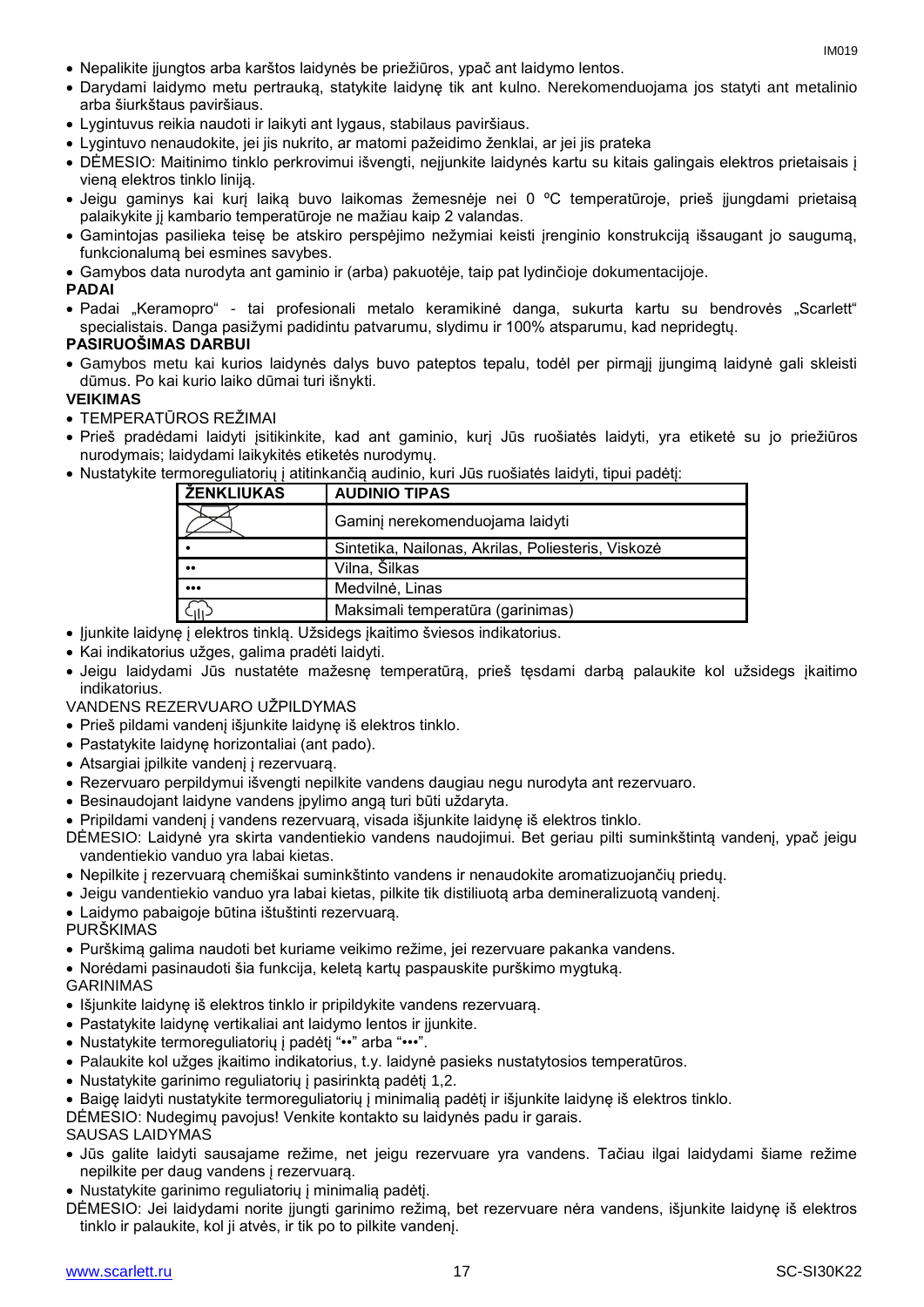#### GARŲ SMŪGIS

- Ši funkcija leidžia papildomai įleisti garus laidant labai suglamžytas audinio klostes.
- Paspauskite garinimo mygtuką.

PASTABA: Garinant vanduo gali išsilieti iš pado skylučių, todėl nespauskite garinimo mygtuko ilgiau kaip 5 sekundes.

PASTABA: Nespauskite garinimo mygtuko daugiau negu 3 kartus iš eilės, nes laidynė greitai atvės.

- VERTIKALUS GARINIMAS
- Įsitikinkite, kad rezervuare pakanka vandens.
- ljunkite laidynę į elektros tinklą ir pastatykite ją vertikaliai.
- Nustatykite termoreguliatorių ir garinimo reguliatorių į maksimalią padėtį.
- Laikydami laidynę vertikaliai paspauskite garinimo mygtuką.
- LAIDYMO PABAIGA
- Nustatykite termoreguliatorių į minimalią padėtį.
- Išjunkite laidynę iš elektros tinklo.

#### **VALYMAS IR PRIEŽIŪRA**

- Prieš valydami laidynę įsitikinkite, kad ji yra išjungta iš elektros tinklo ir visiškai atvėso.
- Valydami laidynės padą nenaudokite šveitimo valymo priemonių.
- SAVAIMINIS IŠSIVALYMAS
- Pripildykite vandens rezervuarą iki maksimalios žymės ir uždenkite dangtį.
- Nustatykite termoreguliatorių į maksimalią padėtį.
- ljunkite laidyne į elektros tinklą.
- Palaukite kol užges ikaitimo indikatorius.
- Laikydami laidynę horizontaliai virš kriauklės nustatykite garinimo reguliatorių į maksimalią padėtį 2 ir paspauskite savaiminio išsivalymo mygtuką.
- Išeinantys iš skylučių garai ir vanduo išvalys nešvarumus. Tuo metu rekomenduojama linguoti laidynę pirmynatgal.
- Laidynei smarkiai užsiteršus rekomenduojama pakartoti savaiminio išsivalymo ciklą.
- Norėdami išdžiovinti laidynės padą, išlaidykite nereikalingą audinį.

#### **SAUGOJIMAS**

- Išjunkite laidynę iš elektros tinklo, išpilkite visą vandenį iš rezervuaro, ir leiskite jai atvėsti.
- Apvyniokite maitinimo laidą aplink kulną.
- Saugodami laidynės padą nuo įbrėžimų, laikykite ją vertikaliai.
	-

Šis simbolis ant gaminio, pakuotėje ir (arba) lydinčioje dokumentacijoje reiškia, kad naudojami elektriniai ir elektroniniai gaminiai bei baterijos neturėtų būti išmetami (išmestos) kartu su įprastinėmis buitinėmis atliekomis. Juos (jas) reikėtų atiduoti specializuotiems priėmimo punktams.

Norint gauti papildomos informacijos apie galiojančias atliekų surinkimo sistemas, kreipkitės į vietines valdžios institucijas.

Teisingai utilizuojant atliekas, sutaupysite vertingų išteklių ir apsaugosite žmonių sveikatą ir aplinką nuo neigiamo poveikio, galinčio kilti netinkamai apdorojant atliekas.

### **H HASZNALATI UTASÍTÁS**

#### **FONTOS BIZTONSÁGI INTÉZKEDÉSEK**

- A készülék használata előtt, a készülék károsodása elkerülése érdekében figyelmesen olvassa el a Kezelési útmutatót. A helytelen kezelés a készülék károsodásához, anyagi kárhoz, vagy a használó sérüléséhez vezethet.
- A készülék első használata előtt, ellenőrizze egyeznek-e a címkén megjelölt műszaki adatok az elektromos hálózat adataival.
- Csak otthoni használatra, ne használja nagyüzemi célra.
- Ne használja a készüléket házon kívül, vagy nedves körülmények közt.
- A készülék áramtalanítása közben fogja a csatlakozódugót, ne húzza a vezetéket.
- Figyeljen arra, hogy a vezeték ne érintkezzen éles, vagy forró felülettel.
- Használaton kívül, valamint vízfeltöltés/leöntés esetén mindig áramtalanítsa a készüléket.
- Áramütés, elektromos tüzek elkerülése érdekében ne merítse a készüléket vízbe, vagy egyéb folyadékba. Ha ez megtörtént, NE FOGJA MEG A KÉSZÜLÉKET, azonnal áramtalanítsa azt és forduljon szervizhez.
- A villamos vezeték meghibásodása esetén veszély elkerülése érdekében annak cseréjét végezze a gyártó a szervizközpont, illetve hasonlóan szakképzett személyzet.
- A készüléket ne használják elégtelen fizikai, érzéki vagy szellemi képességű személyek (beleértve a gyerekeket is), illetve tapasztalattal vagy ismerettel nem rendelkező személyek felügyelet nélkül, illetve, ha nem részesültek kioktatásban a készülék használatáról a biztonságukért felelős személy által.
- A gyermekeket tartsa felügyelet alatt a készülékkel való játszás elkerülése érdekében.
- Ne próbálja egyedül javítani a készüléket, cserélni az alkatrészeket. Forduljon a közeli szervizbe.
- Ne hagyja felügyelet nélkül a bekapcsolt, vagy forró vasalót, különösen a vasalódeszkán ne.
- Vasalás közben keletkezett szünet alatt a vasalót csak a talpára állítsa. A készüléket nem ajánlatos fém, egyenetlen felületre állítani.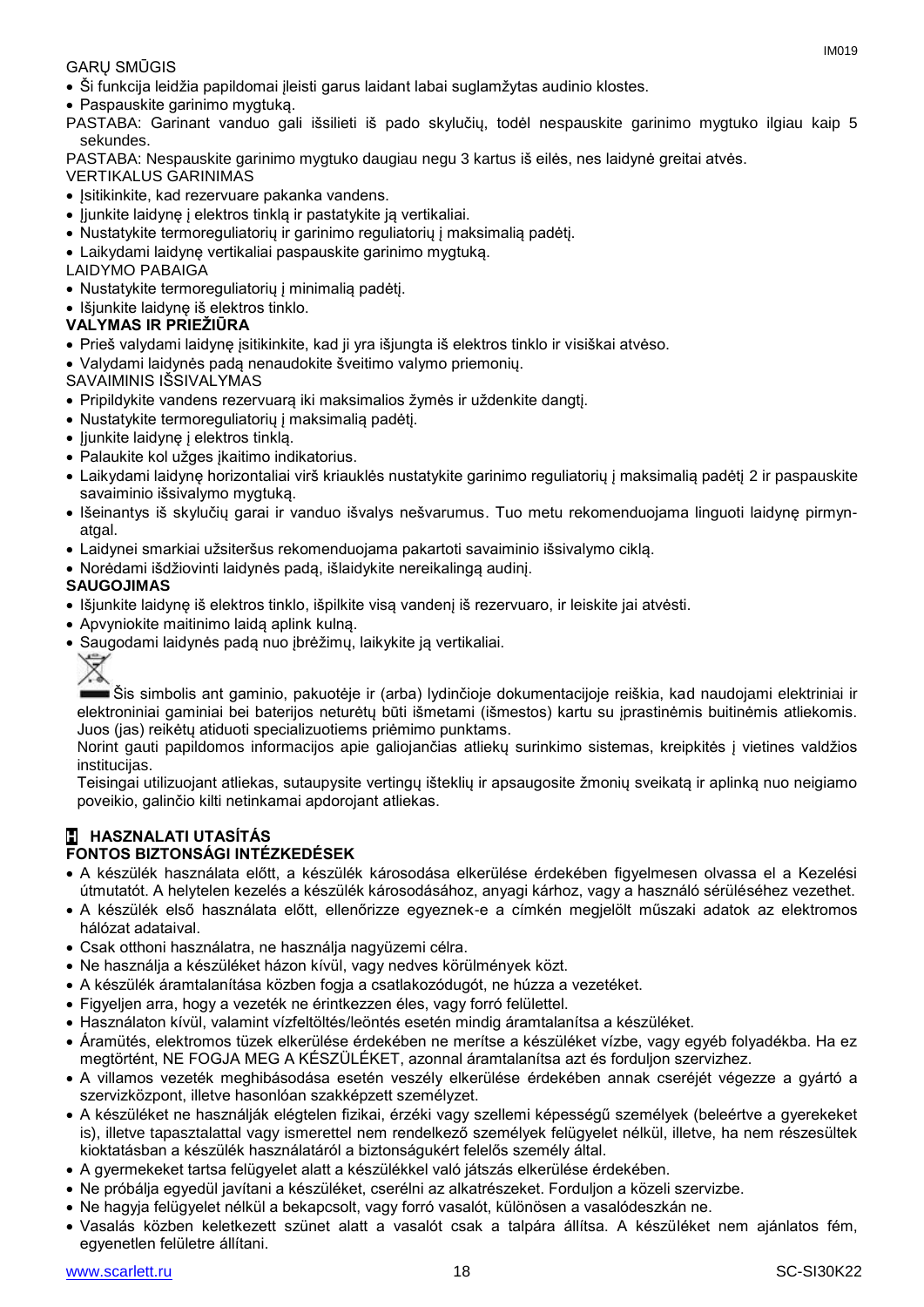- Használja és tárolja a vasalót lapos, stabil felületen.
- Ne használja a vasalót esés után, ha sérülés jeleit vagy szivárgást észlel.
- FIGYELEM: Az elektromos hálózat túlterhelése elkerülése érdekében ne csatlakoztassa egyidejűleg a vasalót más elektromos készülékkel egy és ugyan azon hálózathoz.
- Amennyiben a készüléket valamennyi ideig 0 ºC–nál tárolták, bekapcsolása előtt legalább 2 órán belül tartsa szobahőmérsékleten.
- A gyártónak jogában áll értesítés nélkül másodrendű módosításokat végezni a készülék szerkezetében, melyek alapvetően nem befolyásolják a készülék biztonságát, működőképességét, funkcionalitását.
- A gyártási idő a terméken és/vagy a csomagoláson, illetve a kísérő dokumentumokban található.

#### **VASALÓTALP**

- A Keramopro vasalótalp egy a Scarlett cég szakértőivel közösen kifejlesztett professzionális fémkerámia
- bevonat. A bevonat fokozott tartósság- és csúszásszinttel rendelkezik, illetve 100%-os égésellenállással. **ELŐKÉSZÍTÉS**
- A vasaló némely alkatrésze zsírral van bekenve, ezért esőhasználatkor gyenge füstölés lehetséges. Kis idő múlva a füstölés megszűnik.

### **JAVASLATOK A KEZELÉSHEZ**

HŐMÉRSÉKLET SZABÁLYOZÁS

- Használat előtt győződjön meg, hogy a vasalnivaló ruhanemű címkéjén fel van tüntetve a vasalási hőmérséklet, szigorúan tartsa be a feltüntetett utasításokat.
- Állítsa a hőmérséklet-szabályzót az anyagnak megfelelő jelzésre:

| <b>JELZÉS</b>           | <b>ANYAG</b>                                    |
|-------------------------|-------------------------------------------------|
|                         | Vasalni nem ajánlatos                           |
|                         | Szintetika, Nejlon, Akríl, Poliészter, Viszkóza |
| $\bullet\bullet$        | Gyapjú, Selyem                                  |
| $\bullet\bullet\bullet$ | Pamut, Vászon                                   |
|                         | Maximális hőmérséklet (gőzöltetés)              |

- Csatlakoztassa a készüléket az elektromos hálózathoz. Kigyúl a melegedést jelző indikátorégő.
- Miután az égő kialszik kezdheti a vasalást.
- Ha vasalás közben állította be az alacsonyabb hőmérsékletet, előbb célszerű megvárni, amíg felgyúl a melegedést jelző égő.

VÍZFELTÖLTÉS

- Vízfeltöltés előtt áramtalanítsa a készüléket.
- Helyezze a vasalót vízszintes helyzetbe (a vasalótalpra).
- Óvatosan töltse meg vízzel.
- Csak a tartályon található jelzésig töltse a vizet, ne lépje túl azt.
- A vasaló használata közben a vízfeltöltő nyílásnak zárva kell lennie.
- Amennyiben a vasaló újratöltést igényel, feltöltés közben mindig legyen áramtalanítva a készülék.
- FIGYELEM: Készüléke csapvíz használatára alkalmas, de ha a környezetében kemény a víz, célszerű desztillált vizet használni.
- Ne öntsön a tartályba kémiailag lágyított vizet és ne használjon aroma-kiegészítőket.
- Ha a csapvíz túlságosan kemény, csak desztillált és ásványtalanított vizet használjon.
- Használat után mindig távolítsa el a vizet a tartályból.
- PERMETEZÉS
- Elégséges vízmennyiség esetén a permetezést bármely üzemmódban használhatja.
- Néhányszor nyomja meg permetfújó gombját.
- GŐZÖLTETÉS
- Áramtalanítsa a készüléket és töltse meg a víztartályt.
- Állítsa függőleges helyzetbe a vasalót, és csatlakoztassa a hálózathoz.
- Állítsa a hőfokszabályzót "••" vagy "•••" jelzésre.
- Várja, amíg elalszik a melegedési jelzőlámpa, vagyis beáll a szükséges hőmérséklet.
- Állítsa a gőzfokozat-szabályzót a kiválasztott helyzetbe 1,2.
- A vasalás elvégzése után, állítsa a hőfokszabályzót a min. fokozatba és áramtalanítsa a készüléket.

FIGYELEM: Égési sérülések elkerülése érdekében ne érintkezzen a vasalófelület furataiból kijövő gőzzel. SZÁRAZ VASALÁS

- Ön akkor is használhatja a száraz vasalást, hogyha a víztartály meg van töltve. Viszont, ha hosszabb ideig használja ezt az üzemmódot, nem ajánlatos túl sok vizet tölteni a tartályba.
- Állítsa a gőzölés-szabályzót a min. Fokozatba.
- FIGYELEM: Ha munka közben szükséges felhasználni a gőzöltetést, de a tartályban nincsen víz, akkor előbb áramtalanítsa a vasalót, várja meg, amíg lehűl, és csak utána töltse meg vízzel.

GŐZNYOMÁS

- Ez a funkció ellenálló gyűrődéseknél hasznos, mivel a gomb megnyomásával a gőz intenzíven lövell ki a vasalófelületből.
- Nyomja meg a gőzölésgombot.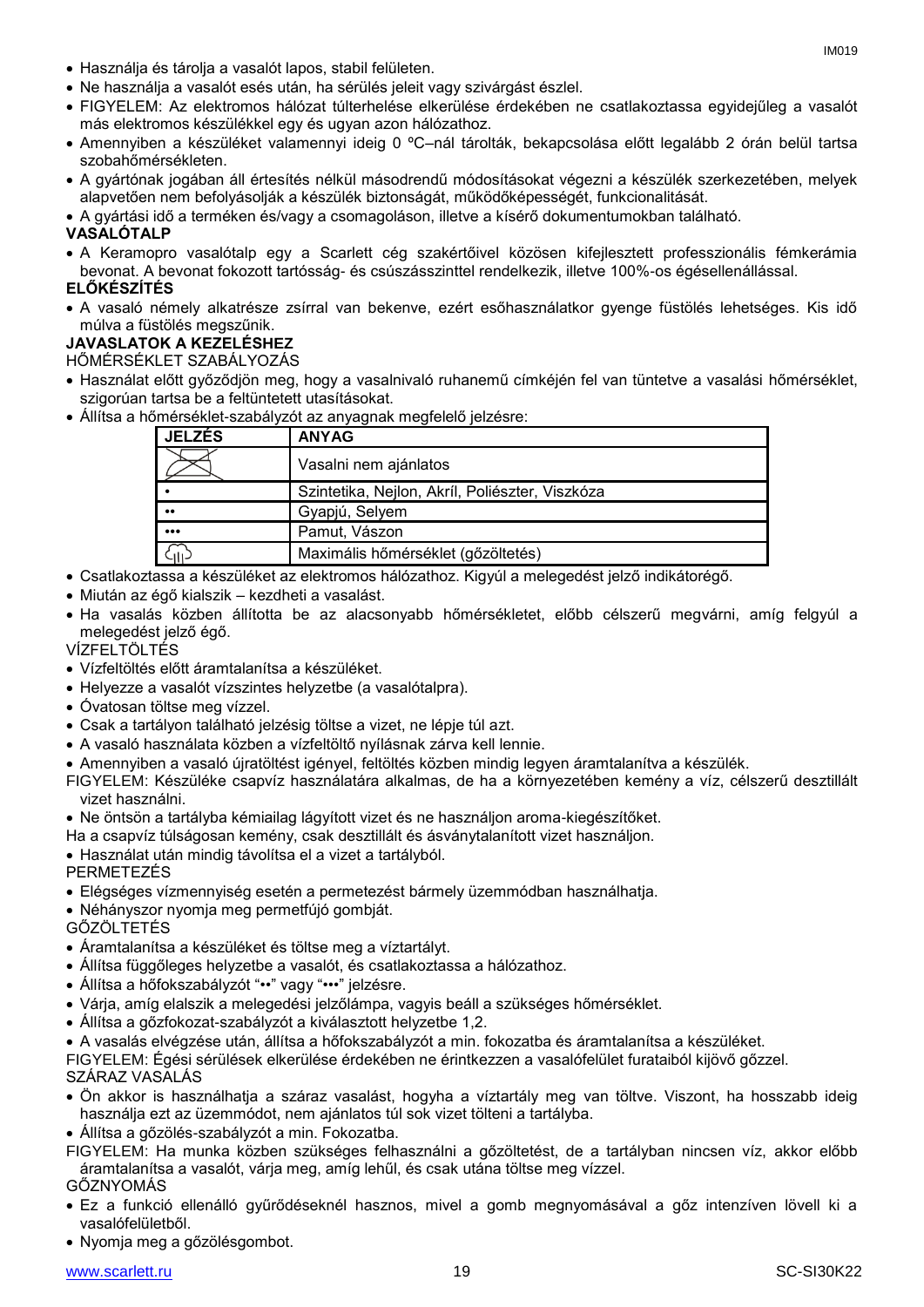IM019 MEGJEGYZÉS: A gőzfuratokból való vízkifolyás elkerülése érdekében ne tartsa lenyomva a gombot 5 másodpercnél tovább.

MEGJEGYZÉS: Ne nyomja a gőzöltető gombot 3 többször egymás után, különben a vasaló hamar lehűl. FÜGGŐLEGES GŐZÖLTETÉS

- Győződjön meg arról, hogy a tartályban elégséges a vízmennyiség.
- Villamosítsa a vasalót és állítsa függőleges helyzetbe.
- Állítsa a hőfokszabályzót és a gőzölés-szabályzót a max. fokozatba.

Függőlegesen tartva a vasalót, nyomja meg a gőzölési gombot.

HASZNÁLAT UTÁN

Állítsa a hőmérséklet-szabályzót a min. fokozatba.

Áramtalanítsa a vasalót.

#### **TISZTÍTÁS ÉS KARBANTARTÁS**

- Tisztítás előtt győződjön meg, hogy a készülék áramtalanítva van, és teljesen kihűlt.
- Ne használjon súrolószert.

**ÖNTISZTÍTÁS** 

- Töltse meg a víztartályt a max. jelzésig, és zárja le a fedőt.
- Állítsa a hőfokszabályzót a max. fokozatba.
- Villamosítsa a vasalót.
- Várja meg, amíg elalszik a melegedési jelzőlámpa.
- A mosdó felett vízszintesen tartva a vasalót, állítsa a gőzölés-szabályzót max 2. Helyzetbe és nyomja meg az öntisztítási gombot.
- A furatokból kijövő gőz és víz eltávolítják a szennyeződést. Közben ajánlatos előre/hátra mozgatni a vasalót.
- A vasaló erős szennyezettsége esetén ismételje meg az öntisztítási műveletet.
- A vasalófelület szárítása érdekében vasaljon meg egy anyagdarabot.

#### **TÁROLÁS**

- Áramtalanítsa a vasalót, távolítsa el a tartályból a vizet, és hagyja teljesen kihűlni a készüléket.
- Tekerje a vezetéket a vasaló talpa körül.
- A vasalófelület károsodása elkerülése érdekében tárolja a vasalót függőleges helyzetben.



Ez a jel a terméken, csomagoláson és/vagy kísérő dokumentumokon azt jelenti, hogy ezeket a használt villamos és elektronikus termékeket és elemeket tilos az általános háztartási hulladékkal kidobni. E tárgyakat speciális befogadó pontokban kell leadni.

A hulladékbefogadó rendszerrel kapcsolatos kiegészítő információért forduljon a helyi illetékes hatósághoz. A megfelelő hulladékkezelés segít megőrizni az értékes erőforrásokat és megelőzheti az olyan esetleges negatív hatásokat az emberi egészségre és a környezetre, amelyek a nem megfelelő hulladékkezelés következtében felmerülhetnek fel.

#### **ROINSTRUCŢIUNI DE UTILIZARE MĂSURILE DE SIGURANȚĂ**

- Citiți cu atenție aceste instrucțiuni înainte de a utiliza aparatul pentru a evita defecțiunile în timpul utilizării.
- Înainte de prima conectare, verificați dacă caracteristicile tehnice indicate pe produs corespund parametrilor rețelei electrice.
- Manipularea necorespunzătoare poate duce la deteriorarea produsului, pagube materiale și poate cauza daune sănătății utilizatorului.
- A se utiliza doar în scopuri de utilizare casnică. Aparatul nu este destinat pentru uz comercial.
- Dacă aparatul nu se utilizează, deconectați-l de fiecare dată de la rețeaua electrică.
- Nu permiteți pătrunderea apei pe baza de alimentare.
- Aveți grijă ca cablul de alimentare să nu fie atins de margini ascuțite și suprafețe fierbinți.
- În scopul evitării electrocutării, nu introduceti aparatul sau cablul de alimentare în apă sau alte lichide. Dacă aceasta a avut loc, NU ATINGEŢI aparatul, deconectaţi-l imediat de la reţeaua electrică şi adresaţi-vă la Centrul de reparații pentru verificare.
- Pentru a preveni situațiile periculoase, în cazul deteriorării cablului de alimentare, este necesar ca acesta sa fie înlocuit de producător, centrul de reparații sau de personalul similar calificat.
- Aparatul nu este destinat persoanelor (inclusiv copiilor) cu capacități fizice, senzoriale și mintale reduse sau dacă ele nu posedă experiență de viață sau cunoștințe, dacă ele nu sunt supravegheate sau instruite privitor la utilizarea aparatului de persoana, responsabilă de siguranța lor.
- Supravegheați copiii pentru a nu le permite jocul cu aparatul.
- Nu încercați să reparați aparatul desinestătător sau să înlocuiți careva piese. În cazul detectării unor defecțiuni, adresați-vă celui mai apropiat centru de deservire.
- Fierul de călcat nu ar trebui să fie nesupravegheat în timp ce este conectat la sursa de alimentare.
- În pauzele din timpul călcării poziționați fierul de călcat doar pe călcâi. Nu se recomandă punerea acestuia pe suprafețe de metal sau neuniforme. În timpul călcatului, precum și în pauze, fierul de călcat trebuie să fie pus pe o suprafață stabilă.
- Fierul de călcat trebuie folosit și păstrat pe o suprafață plană și stabilă.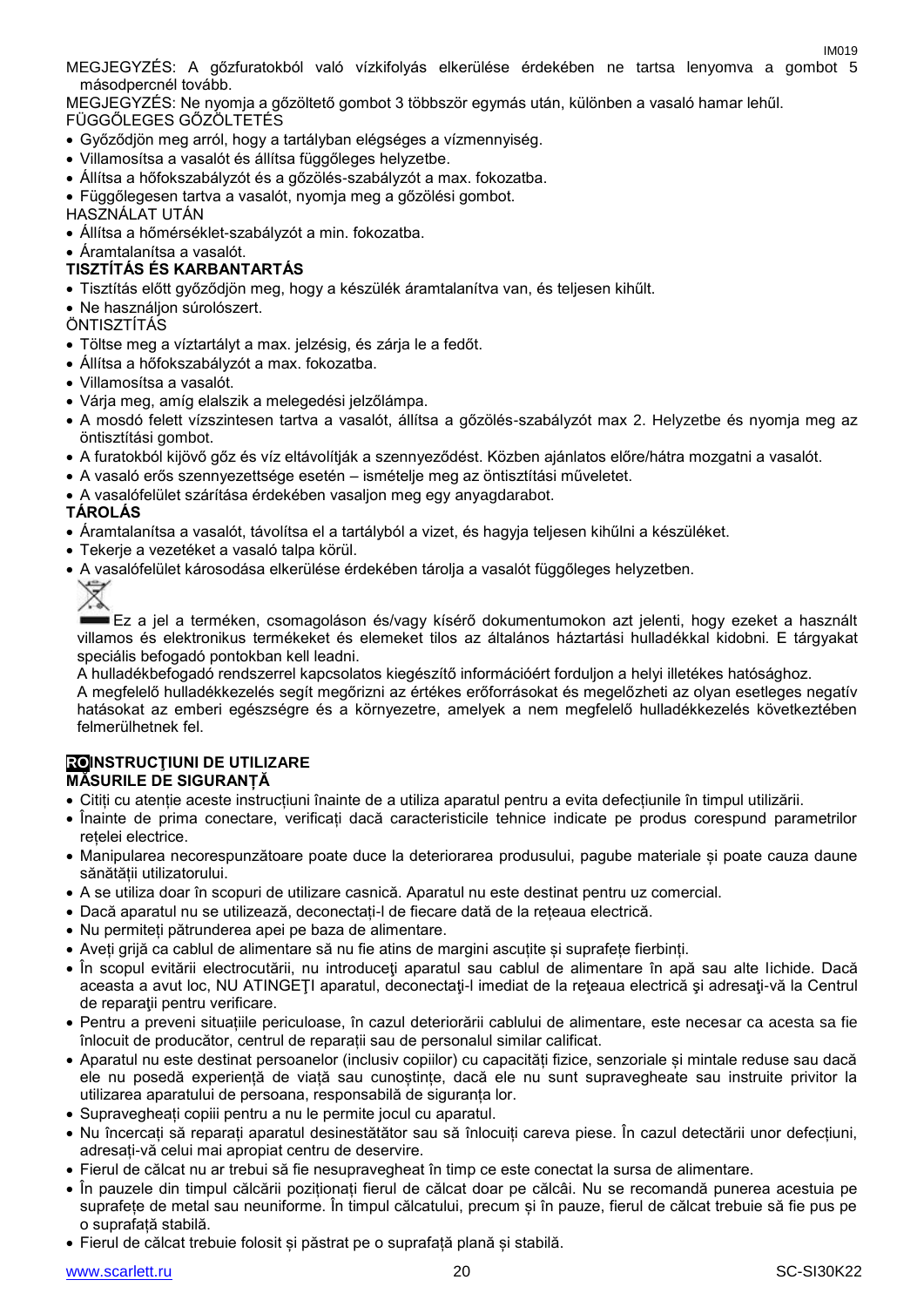- Fierul de călcat nu trebuie utilizat dacă a fost scăpat pe jos, dacă sunt vizibile semne de deteriorare sau dacă din el curge apă.
- ATENȚIE: Pentru a evita supraîncărcarea rețelei de alimentare, nu conectați fierul de călcat simultan cu alte aparate mari la aceeași linie a rețelei electrice.
- Dacă produsul a fost păstrat pentru o perioadă de timp la temperaturi sub 0 °C, atunci înainte de conectare acesta ar trebui să se afle la temperatura camerei, timp de cel puțin 2 ore.
- Producătorul își rezervă dreptul de a introduce fără notificare prealabilă mici modificări în construcţia produsului, care nu influențează semnificativ siguranța, capacitatea de funcționare și performanța acestuia.
- Data fabricării este indicată pe produs şi/sau pe ambalaj, precum şi pe documentele însoţitoare.

#### **TALPA**

 Talpa "Keramopro" reprezintă un înveliș metalo-ceramic profesional dezvoltat în colaborare cu specialiștii de la compania Scarlett. Învelișul posedă un nivel ridicat de durabilitate, alunecare și 100% rezistent la ardere.

#### **PREGĂTIREA**

 Pe unele piese ale fierului de călcat a fost aplicat un lubrifiant în timpul fabricării, de aceea la conectarea inițială a fierului de călcat se poate observa puțin fum. Peste ceva timp, fumul va dispărea.

#### **MODURILE DE TEMPERATURĂ**

- Înainte de a începe lucrul, asigurați-vă că produsul pe care aveți de gând să-l călcați are o etichetă cu instrucțiuni pentru prelucrarea acestui produs concret; respectați cu strictețe instrucțiunile.
- Fixați termostatul la poziția corespunzătoare tipului de material pe care intenționați să-l călcați:

| <b>SIMBOL</b>           | <b>TIPUL DE TESĂTURĂ</b>                      |
|-------------------------|-----------------------------------------------|
|                         | Nu se recomandă utilizarea fierului de călcat |
|                         | Sintetică, Nylon, Acril, Poliester, Viscoză   |
| $\bullet\bullet$        | Lână, Mătase                                  |
| $\bullet\bullet\bullet$ | Bumbac, In                                    |
| ζ <sub>IΙΙ</sub>        | Temperatura maximă (prelucrarea cu aburi)     |

- Conectați fierul de călcat la rețeaua electrică. Se va aprinde indicatorul luminos de încălzire.
- Când indicatorul se stinge, puteți începe să călcați.
- Dacă în timpul călcatului ați setat o temperatură mai mică, atunci înainte de a continua lucrul, se recomandă a astepta până când indicatorul de încălzire se va aprinde.

#### **ALIMENTAREA REZERVORULUI PENTRU APĂ**

- Înainte de a turna apa deconectați fierul de călcat de la rețeaua electrică.
- Așezați fierul de călcat în poziție orizontală (pe talpă).
- Turnați cu atenție apă în rezervor.
- Pentru a evita supraîncărcarea cu apă, nu turnați apă deasupra marcajului "MAX" al rezervorului. ATENȚIE: Fierul este conceput pentru utilizarea apei de la robinet. Cu toate acestea, se recomandă a-l umple cu apă purificată, mai ales în cazul în care apa de la robinet este prea dură.
- Nu turnați în rezervor apă dedurizată în mod chimic și nu folosiți aditivi cu aromă.
- În cazul în care apa de la robinet este foarte dură, turnați doar apă distilată sau demineralizată.
- Orificiul pentru alimentarea cu apă nu trebuie să fie deschis în timpul utilizării fierului de călcat.
- La umplerea repetată a rezervorului cu apă, deconectați întotdeauna fierul de călcat de la rețeaua electrică.
- La finisarea lucrului este întotdeauna necesar de a elimina complet apa din rezervor. ATENȚIE: După scurgerea apei din fierul de călcat **răcit**, fixați-l în poziție verticală (pe călcâi) și conectați-l pentru **2 minute** la modul de încălzire maximă, după care deconectați fierul de călcat de la rețeaua electrică.

#### PULVERIZAREA

- Pulverizarea poate fi utilizată în orice mod de funcționare, dacă în rezervor este suficientă apă.
- Pentru a face acest lucru, apăsați în mod repetat butonul de pulverizare.

#### **PRELUCRAREA CU ABURI**

- Deconectați fierul de călcat de la rețeaua electrică și turnați apă în rezervor.
- Așezați fierul de călcat în poziție verticală pe placa de călcat și conectați-l la rețeaua electrică.
- Setați termostatul în poziția "••" sau "•••".
- Așteptați până când indicatorul de încălzire se stinge, adică va fi atinsă temperatura stabilită.
- Stabiliți regulatorul nivelului de aburi la poziția dorită.
- După finisarea lucrului rotiți termostatul la poziția minimă "min» și deconectați fierul de călcat de la rețeaua electrică.

ATENȚIE: Pentru a evita arsurile evitați contactul cu aburul care iese din orificiile de pe talpă.

#### **CĂLCAREA USCATĂ**

- Puteți călca în modul uscat, chiar dacă rezervorul este umplut cu apă. Cu toate acestea, la funcționarea îndelungată în acest mod nu se recomandă a turna prea multă apă în rezervor.
- Stabiliți regulatorul nivelului de aburi la poziția minimă.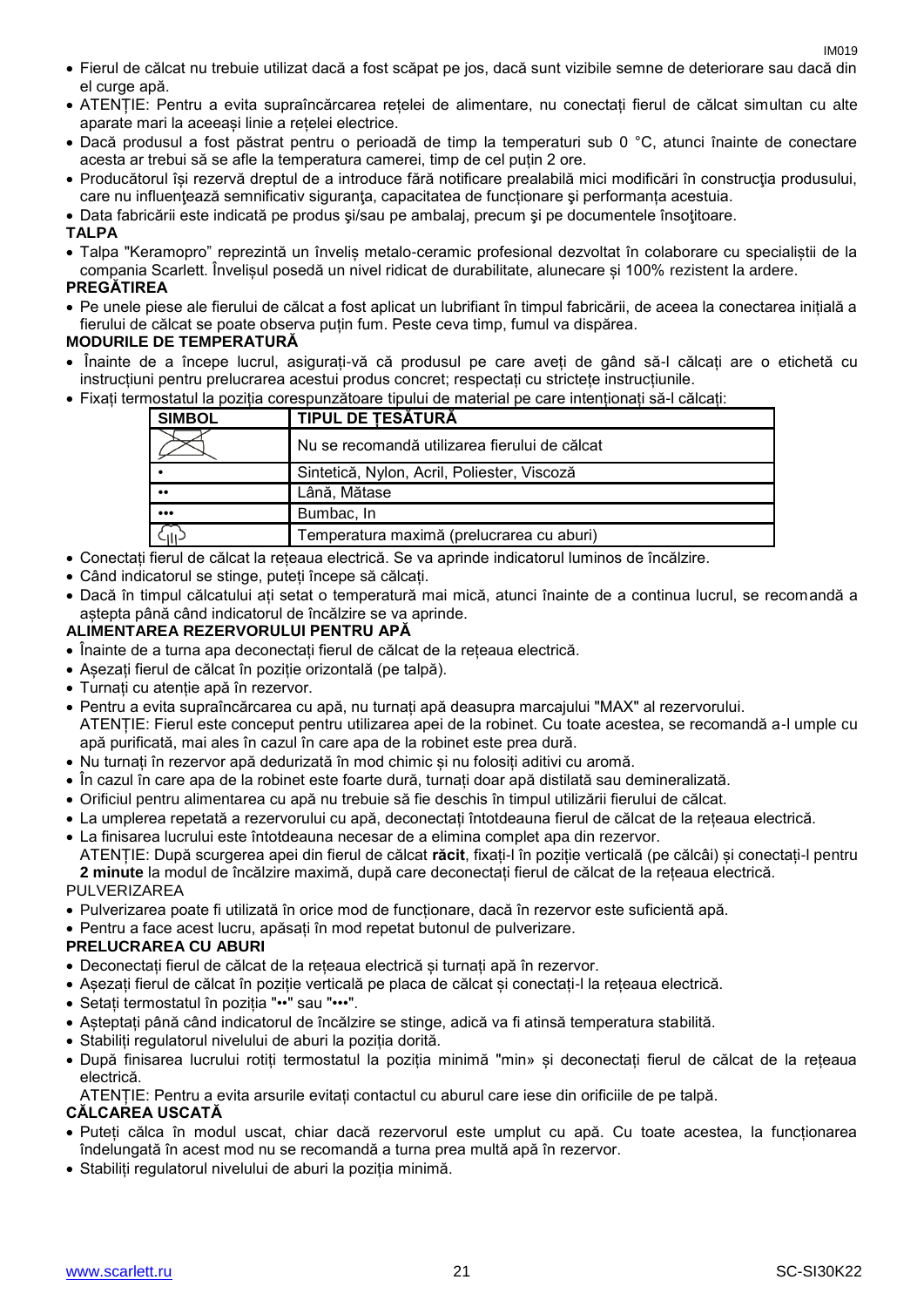IM019 ATENȚIE: Dacă în timpul funcționării doriți să utilizați aburii, și nu există apă în rezervor, atunci deconectați fierul de călcat de la rețeaua electrică și așteptați până se răcește, și doar apoi turnați apa.

#### **JETUL DE ABURI**

- Această funcție este concepută pentru o singură emitere de aburi suplimentară la călcarea suprafețelor de țesături puternic șifonate.
- Apăsați butonul pentru jetul de aburi. NOTĂ: Pentru a evita scurgerea apei din orificiile pentru aburi, nu țineți apăsat butonul pentru Jetul de aburi pentru mai mult de 5 secunde. NOTĂ: Nu apăsați butonul pentru jetul de abur mai mult de 3 ori la rând, în caz contrar fierul de călcat se va răci.

## **PRELUCRAREA CU ABURI ÎN POZIȚIE VERTICALĂ**

- Asigurați-vă că în rezervor este suficientă apă.
- Conectați fierul de călcat la rețeaua electrică și așezați-l în poziție verticală.
- Setați termostatului și regulatorul nivelului de aburi la poziția maximă.
- În timp ce țineți fierul de călcat vertical, apăsați butonul pentru jetul de aburi.

#### **FINISAREA LUCRULUI**

- Setați termostatul la poziția minimă «min».
- Deconectați fierul de călcat de la rețeaua electrică.

#### **CURĂȚAREA ȘI ÎNTREȚINEREA**

- Înainte de a curăța fierul de călcat, asigurați-vă că este deconectat de la rețeaua electrică și este complet răcit.
- Nu utilizați pentru curățarea tălpii agenți de curățare abrazivi.

#### **AUTO-CURĂȚAREA**

- Umpleți rezervorul pentru apă până la marcajul maxim, apoi închideți capacul.
- Setați termostatul în poziția maximă "MAX".
- Conectați fierul de călcat la sursa de alimentare.
- Așteptați până când indicatorul de încălzire se stinge.
- În timp ce țineți fierul de călcat în poziție orizontală deasupra chiuvetei, rotiți regulatorul nivelului de aburi la poziția maximă și apăsați butonul auto-curățare.
- Aburul și apa fierbinte ce sunt emise din orificii vor elimina murdăria. În acest caz se recomandă a mișca fierul de călcat înainte și înapoi.
- În cazul în care fierul de călcat este foarte murdar se recomandă a repeta ciclul de auto-curățare.
- Pentru a usca talpa fierului de călcat, călcați o bucată de țesătură inutilă.

#### **PĂSTRAREA**

- Deconectați fierul de călcat de la rețeaua electrică, eliminați apa din rezervor și lăsați să se răcească complet.
- Înfășurați cablul de alimentare în jurul bazei fierului de călcat.
- Pentru a preveni deteriorarea suprafeței de lucru, păstrați fierul de călcat în poziție verticală.



Simbolul dat pe produs, ambalaj și/sau documentele însoțitoare înseamnă că aparatele electrice și electronice, şi bateriile uzate nu trebuie aruncate împreună cu deşeurile menajere. Acestea trebuie duse la punctele de colectare specializate.

Adresati-vă la autoritățile locale pentru a obține informații suplimentare referitor la sistemele existente de colectare a deşeurilor.

Reciclarea corectă va contribui la păstrarea resurselor valoroase şi la prevenirea posibilelor efecte negative asupra sănătății oamenilor și a mediului înconjurător, care ar putea apărea în rezultatul reciclării incorecte a deşeurilor.

## **PL INSTRUKCJA OBSŁUGI**

#### **ŚRODKI BEZPIECZEŃSTWA**

- Uważnie przeczytaj niniejszą instrukcję przed użyciem urządzenia, aby uniknąć awarii podczas użytkowania. Niewłaściwe postępowanie może spowodować uszkodzenie wyrobu, wyrządzić szkodę materialną albo spowodować zagrożenie zdrowia użytkownika.
- Przed pierwszym włączeniem należy sprawdzić, czy dane techniczne podane na wyrobie są zgodne z parametrami prądu elektrycznego.
- Wykorzystywać wyłącznie do celów domowych. Nie jest urządzeniem do zastosowania w przemyśle.
- Nie używać na zewnątrz pomieszczeń lub w warunkach wysokiej wilgotności.
- Przy wyłączeniu zasilania wyciąganiu wtyczki z gniazdka elektrycznego trzymaj ręką wtyczkę, nie ciągnij za przewód zasilający.
- Należy uważać, aby przewód zasilający nie dotykał ostrych krawędzi i gorących powierzchni.
- Zawsze odłącz urządzenie od źródła zasilania, jeśli nie jest używane, a także przed napełnieniem lub spustem wody.
- Aby uniknąć porażenia prądem elektrycznym i pożaru, nie wolno zanurzać urządzenia ani przewodu zasilającego w wodzie lub innej cieczy. Jeśli tak się stało, NIE CHWYTAJ wyrobu, natychmiast odłącz go od źródła zasilania prądem elektrycznym i skontaktuj się z Punktem Serwisowym w celu sprawdzenia.
- Jeżeli przewód zasilający ulegnie uszkodzeniu, to powinien on być wymieniony u wytwórcy lub w specjalistycznym zakładzie naprawczym albo przez wykwalifikowaną osobę.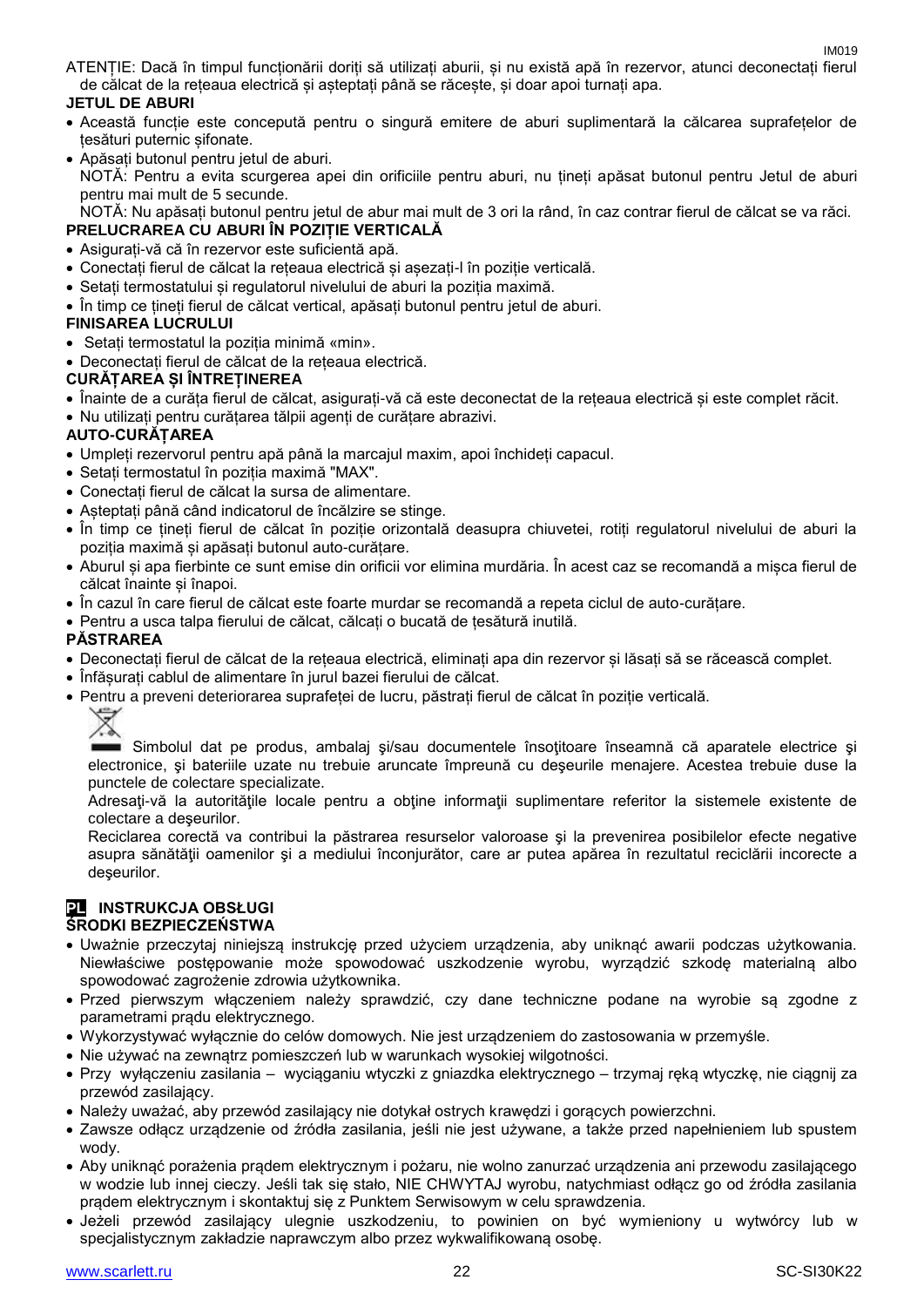- Urządzenie nie jest przeznaczone do użytku przez osoby (w tym dzieci) o ograniczonych możliwościach fizycznych, zmysłowych lub umysłowych albo, w przypadku braku doświadczenia lub wiedzy, jeśli nie znajdują się one pod nadzorem lub nie poinstruowane na temat korzystania z urządzenia przez osobę odpowiedzialną za ich bezpieczeństwo.
- Dzieci powinny być nadzorowane, aby zapobiec grze z urządzeniem.
- Nie wolno próbować naprawiać urządzenia samodzielnie. W przypadku usterek należy skontaktować się z najbliższym Punktem Serwisowym.
- Nie wolno pozostawiać żelazka bez nadzoru, gdy jest włączone do sieci.
- Podczas przerwy w prasowaniu, żelazko należy zawsze umieszczać tylko na pięcie. Nie zaleca się umieszczać go na metalowych lub chropowatych powierzchniach.
- Podczas prasowania oraz w przerwach żelazko musi znajdować się na stabilnej powierzchni.
- Żelazko powinno być używane i przechowywane na płaskiej, stabilnej powierzchni.
- Żelazko nie powinno być używane, jeśli spadło, jeśli widoczne są ślady uszkodzenia lub jeśli wycieka z niego woda.
- UWAGA: Aby uniknąć przeciążeń linii zasilającej, nie podłączaj innych urządzeń o wysokim poborze prądu łącznie z żelazkiem do tego samego obwodu zasilania.
- Jeśli urządzenie przez jakiś czas znajdowało się w temperaturze poniżej 0ºC, przed włączeniem musi być przechowywane w temperaturze pokojowej nie krócej niż w ciągu 2 godzin.
- Producent zastrzega sobie prawo, bez dodatkowego powiadomienia, do wprowadzania drobnych zmian w konstrukcji wyrobu, które zupełnie nie wpływają na jego bezpieczeństwo, sprawność ani funkcjonalność. **STOPA**
- Stopa «Keramoionic» to profesjonalna powłoka z metali sproszkowanych, opracowana wspólnie ze specjalistami spółki Scarlett. Powłoka posiada podniesiony stopień wytrwałości, poślizgu i 100% odporność na przypalanie się.

#### **PRZYGOTOWANIE**

 Niektóre części żelazka w czasie produkcji zostały nasmarowane, dlatego przy pierwszym włączeniu żelazko może trochę dymić. Po upływie pewnego czasu dym zniknie.

#### **PRACA**

#### TRYBY TEMPERATURY

- Przed rozpoczęciem pracy należy upewnić się, że artykuł, który zamierzasz prasować, jest wyposażony w etykietę z instrukcją dotyczącą postępowania z tym właśnie artykułem; ściśle trzymaj się jej wskazań.
- Ustaw termostat w pozycji odpowiednio do rodzaju tkaniny, którą będziesz prasować:

| <b>SYMBOL</b>           | <b>TYP TKANINY</b>                                   |
|-------------------------|------------------------------------------------------|
|                         | Nie zaleca się prasowanie tego artykułu              |
|                         | Włókna syntetyczne, Nylon, Akryl, Poliester, Wiskoza |
| $^{\bullet}$            | Wełna, Jedwab                                        |
| $\bullet\bullet\bullet$ | Bawełna, Len                                         |
| .<br>.ili.              | Temperatura maksymalna (prasowanie z para)           |

- Podłącz żelazko do sieci elektrycznej. Zapali się lampka kontrolna nagrzewania.
- Gdy lampka kontrolna zgaśnie, można zacząć prasować.
- Jeśli podczas prasowania nastawiłeś mniejszą temperaturę, zanim kontynuować pracę, zalecamy odczekać, aż zapali się lampka kontrolna ogrzewania.

NAPEŁNIANIE POJEMNIKA NA WODĘ

- Przed rozpoczęciem nalewania wody odłącz żelazko od sieci elektrycznej.
- Postaw żelazko poziomo (na stopie).
- Delikatnie wlewaj wodę do pojemnika.
- Aby uniknąć przepełnienia, nie wlewaj wody powyżej poziomu "max" na pojemniku.
- *UWAGA:* Żelazko jest przeznaczone do stosowania wody z kranu. Jednak najlepiej zalewać wodę oczyszczoną, zwłaszcza, jeśli zwykła woda z kranu jest zbyt twarda.
- Nie wlewaj do pojemnika wody zmiękczonej metodą chemiczną ani nie używaj aromatycznych dodatków.
- Jeśli zwykła woda z kranu jest zbyt twarda, wlewaj tylko destylowaną lub demineralizowaną wodę.
- Otwór do napełniania wody nie powinien być otwarty podczas korzystania z żelazka.
- W przypadku ponownego napełnienia pojemnika wodą zawsze odłączaj żelazko od sieci elektrycznej
- Na końcu pracy należy zawsze całkowicie usunąć wodę z pojemnika.

*UWAGA:* po wylewaniu wody z **ostygłego** żelazka, ustaw go w pozycji pionowej (na pięcie) i włącz na okres **2 minut** w trybie maksymalnego ogrzewania, po czym odłącz żelazko od sieci elektrycznej.

ROZPRYSKIWANIE

- Rozpryskiwanie można stosować w dowolnym trybie pracy, jeśli w pojemniku jest wystarczająca ilość wody.
- Do tego celu kilka razy naciśnij przycisk rozpryskiwania.
- PRASOWANIE Z PARĄ
- Odłącz żelazko od sieci elektrycznej i nalej wody do pojemnika.
- Postaw żelazko pionowo na desce do prasowania i podłącz do źródła zasilania.
- Ustaw termostat w pozycji "••" lub "•••".
- Poczekaj, aż zgaśnie lampka kontrolna ogrzewania, czyli zostanie osiągnięta ustawiona temperatura.